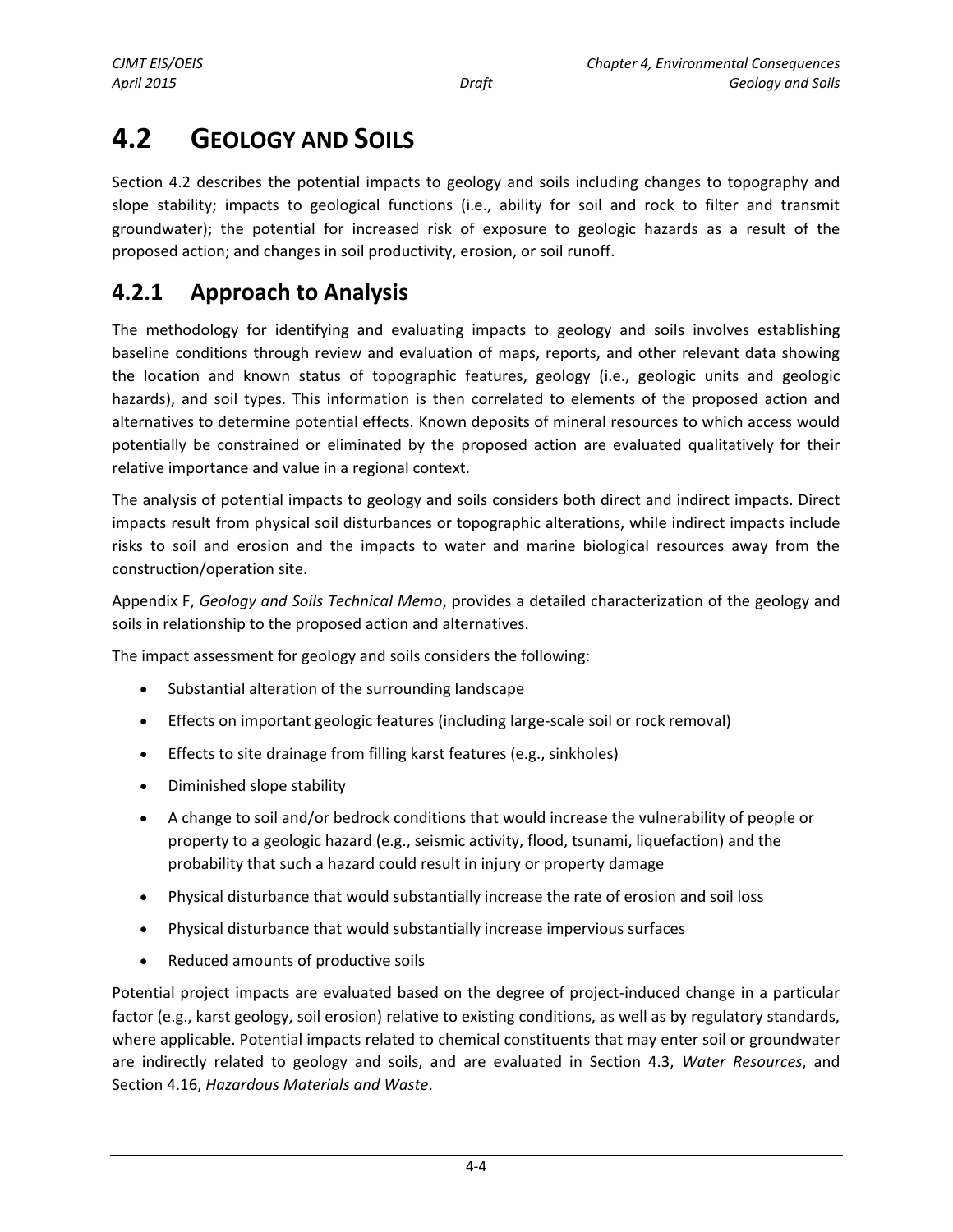## <span id="page-1-0"></span>**4.2.2 Resource Management Measures**

Resource management measures applicable to geology and soils are provided below.

## **4.2.2.1 Avoidance and Minimization Measures**

As discussed in Section 2.3, *Alternatives Development*, all beaches within the Military Lease Area were initially considered for amphibious training. A careful selection process was employed to determine where amphibious training with Amphibious Assault Vehicles could occur. Based on environmental criteria including analysis of bathymetry and coral cover, Unai Babui and Unai Chulu were both considered for Amphibious Assault Vehicle training. A detailed engineering analysis of construction alternatives was conducted for these two locations (see Appendix J, *Amphibious Beach Landing Site Engineering and Coastal Processes Analyses).* After careful consideration and input from resource agencies, it was determined that the tactical amphibious landing training beach requirements for Amphibious Assault Vehicle training could be met at one beach. Unai Chulu was chosen as the single beach for Amphibious Assault Vehicle landings because of its wider configuration in comparison to Unai Babui. Ultimately, Unai Babui was dismissed for Amphibious Assault Vehicle training to lessen environmental impacts and in accordance with input from resource management agencies, but it would still support training for Landing Craft Air Cushion vessels, small boat, and swimmer training.

## **4.2.2.2 Best Management Practices and Standard Operating Procedures**

Best management practices and standard operating procedures that are applicable for geology and soils are listed below and described in Appendix D, *Best Management Practices*.

- Unified Facilities Criteria 3-310-04 (Department of Defense construction guidelines) would be employed when designing and constructing facilities and roadways in order to reduce geologic hazards associated with slope instability, seismic activity, and liquefaction (Department of Defense 2010).
- Project design and construction would minimize impacts to karst geology.
- Project design and construction would minimize erosion as required by the Commonwealth of the Northern Mariana Islands (CNMI) Earthmoving and Erosion Control Regulations.
- Engineering and drainage controls, such as silt fences, fiber rolls, gravel bag berms, mulch, and erosion control blankets would be used to avoid or minimize any potential slope instability, and changes to surface drainage resulting from the changes to the existing slopes would be avoided or minimized.
- Construction-specific stormwater management practices, such as retention ponds, swales, silt fences, fiber rolls, gravel bag berms, mulch, and erosion control blankets would be implemented to provide erosion and sediment control during the construction period. This would be done by employing on-site measures that reduce the flow and velocity of stormwater and minimize the transport of soils and sediment off-site, whenever possible.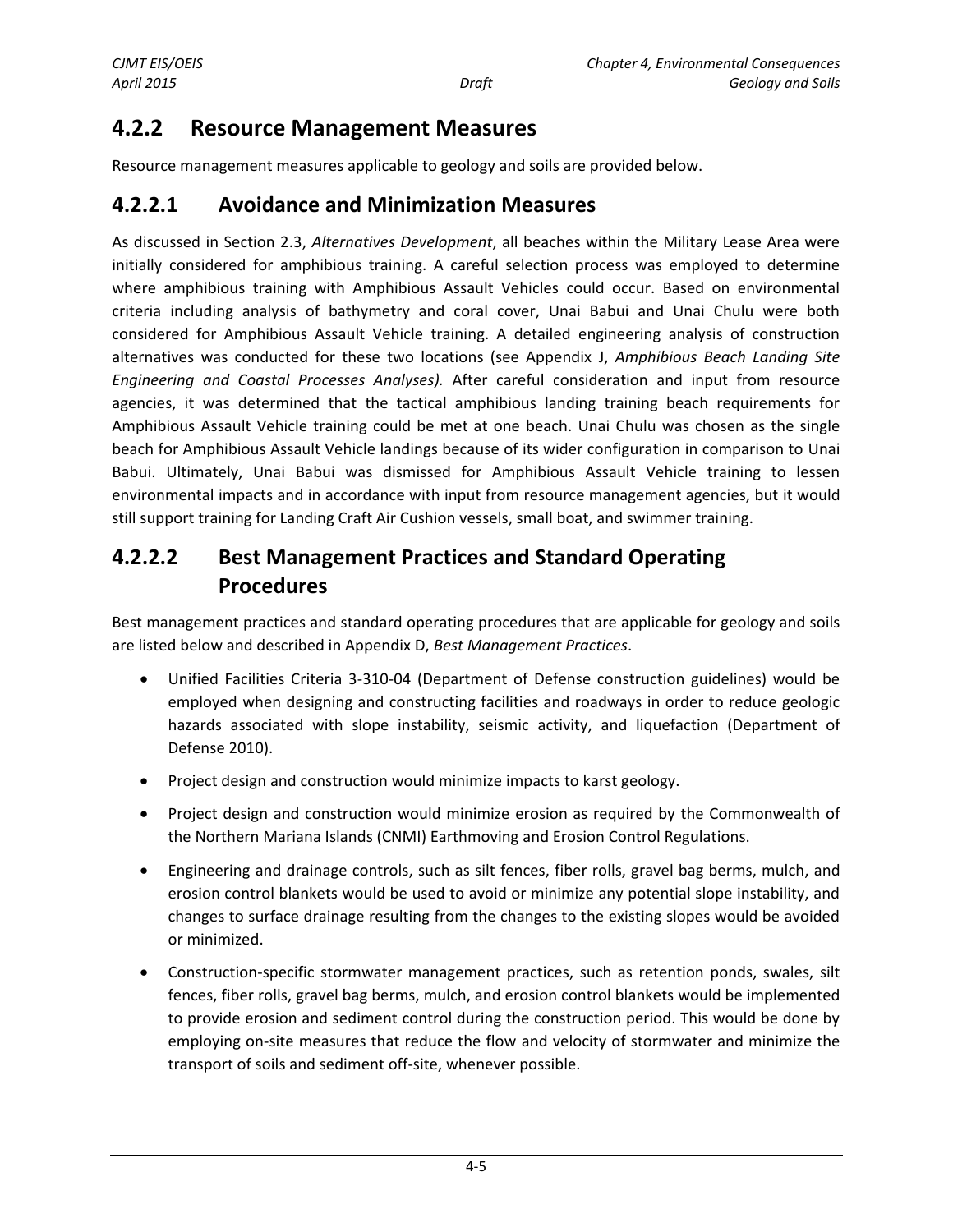- Operation-specific stormwater management would be accomplished through infrastructure improvements, such as retention ponds, that would manage the increased runoff associated with new impervious surfaces and minimize soil erosion in surrounding areas.
- Procedures, such as use of mulch, erosion control blankets, and preventative design measures would be in place to manage and maintain vegetation at the training and support facilities that would minimize soil erosion in surrounding areas.
- Operation-specific beach training protocols, such as use of non-mechanized methods (e.g., rakes or other hand tools) would be implemented upon initiation of the CNMI Joint Military Training (CJMT) amphibious training activities to restore beach topography as best possible.

To the extent applicable to federal projects, the CNMI Earthmoving and Erosion Control Regulations (Volume 15, Number 10, October 15, 1993) and the CNMI Environmental Protection Act (Public Law 3- 23, 2 Northern Mariana Islands Commonwealth Code §§ 2601 to 2605) establish a permit process for construction activities; identify investigations and studies that are required prior to design and construction; and provide standards for grading, filling, and clearing.

## **4.2.3 Tinian**

## <span id="page-2-0"></span>**4.2.3.1 Tinian Alternative 1**

## **4.2.3.1.1 Construction Impacts**

Construction under Tinian Alternative 1 would involve ground disturbance, ranging from vegetation control to excavation, over approximately 1,902 acres (771 hectares). The discussion of construction impacts for Tinian Alternative 1 is divided into three parts: (1) Topography; (2) Geology; and (3) Soils. Appendix F, *Geology and Soils Technical Memo*, provides a detailed characterization of the topographic, geology, and soil disturbances that could occur as a result of construction activities under Tinian Alternative 1. [Table 4.2-1](#page-3-0) provides a summary of the ground disturbance, newly created impervious surface, slope, geologic units, soil conditions, prime farmland soils, and geologic hazards under Tinian Alternative 1. These topics are discussed further with relation to topography, geology, and soils following the table in this section.

### **4.2.3.1.1.1 Topography**

Construction of the Tinian RTA support facilities, roads, related infrastructure, and training facilities associated with Tinian Alternative 1 would include clearing, grubbing, and grading; excavating (cut); and filling. Appendix F, *Geology and Soils Technical Memo,* summarizes the areas of ground disturbance.

Impacts resulting from changes to topography include slope instability and alteration of surface drainage patterns. These could occur when excavation and fill would take place to form level surfaces for support facilities, roads, infrastructure, and training facilities. Potential slope instability and changes to surface drainage resulting from the changes to the existing slopes would be avoided or minimized by using engineering design and controls identified in [Section 4.2.2,](#page-1-0) *Resource Management Measures*. The following paragraphs describe the topographic disturbances associated with Tinian Alternative 1.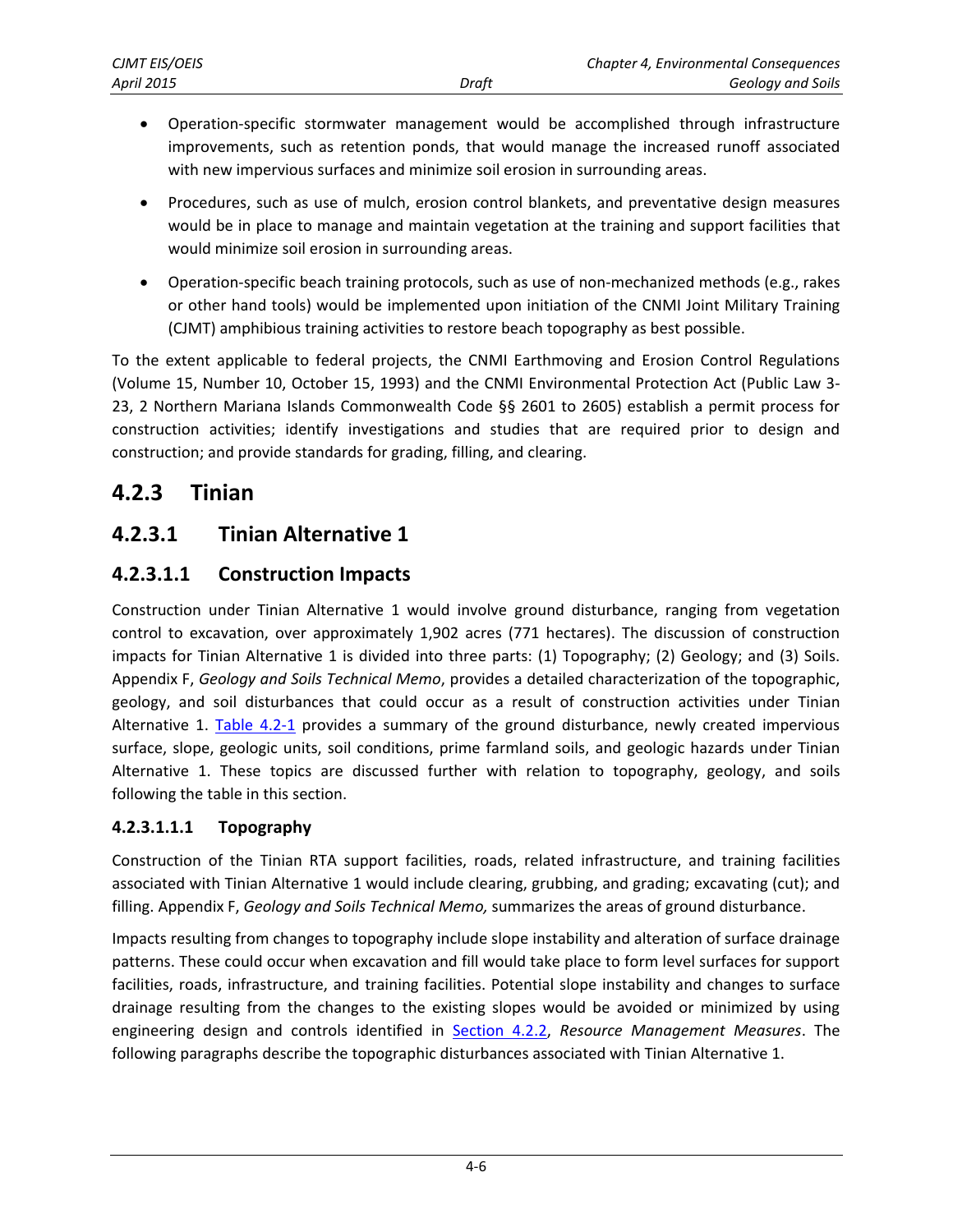#### **Table 4.2-1. Summary of Ground Disturbance, Slope, Geologic Units, Soil Conditions, Prime Farmland Soils, and Geologic Hazards Associated with Construction Under Tinian Alternative 1**

<span id="page-3-0"></span>

| <b>Description</b>                                                                                                          | <b>Approximate</b><br><b>Area of Ground</b><br><b>Disturbance</b><br>(acres) | Approximate<br><b>Newly Created</b><br><b>Impervious</b><br><b>Surface (acres)</b> | <b>Elevation</b><br>(feet) | <b>Slope</b>    | <b>Geologic</b><br><b>Units</b>                                            | <b>Soil Conditions</b>                                           | <b>Approximate Prime</b><br><b>Farmland Soils<sup>1</sup> in</b><br>acres | <b>Geologic Hazards</b>                                    |
|-----------------------------------------------------------------------------------------------------------------------------|------------------------------------------------------------------------------|------------------------------------------------------------------------------------|----------------------------|-----------------|----------------------------------------------------------------------------|------------------------------------------------------------------|---------------------------------------------------------------------------|------------------------------------------------------------|
| Port<br>Improvements                                                                                                        | 5                                                                            | 5                                                                                  | $0$ to 33                  | $<$ 1% to<br>2% | Mariana<br>Limestone                                                       | Slow runoff;<br>Slight erosion<br>factor                         | None                                                                      | Potential for<br>liquefaction and<br>tsunami<br>inundation |
| Airfield<br>Improvements                                                                                                    | 41                                                                           | 41                                                                                 | 243 to<br>270              | $< 1\%$         | Mariana<br>Limestone                                                       | Slow runoff;<br>Slight erosion<br>None<br>factor                 |                                                                           | <b>Fault lines</b>                                         |
| <b>Base Camp</b>                                                                                                            | 257                                                                          | 30                                                                                 | 254 to<br>279              | 1%              | Mariana<br>Limestone                                                       | Slow runoff;<br>Slight erosion<br>factor                         | None                                                                      | <b>Fault lines</b>                                         |
| <b>Munitions</b><br><b>Storage Area</b>                                                                                     | 38                                                                           | 8                                                                                  | 235 to<br>259              | 1%              | Mariana<br>Limestone                                                       | Slow runoff;<br>slight erosion<br>factor                         | None                                                                      | None                                                       |
| Road<br>Improvements<br>(includes<br><b>Tracked Driver</b><br><b>Vehicle Drivers</b><br>Course and the<br>Convoy<br>Course) | 299                                                                          | 299                                                                                | 0 to 314                   | Variable        | Mariana<br>Limestone,<br>Tagpochau<br>Limestone,<br>Tinian<br>Pyroclastics | Slow to rapid<br>runoff; slight to<br>severe erosion<br>factors  | None                                                                      | <b>Fault lines</b>                                         |
| Range<br>Complex A                                                                                                          | 527                                                                          | $\pmb{0}$                                                                          | 145 to<br>285              | Variable        | Mariana<br>Limestone,<br>Tagpochau<br>Limestone,<br>Tinian<br>Pyroclastics | Slow to medium<br>runoff; slight to<br>medium erosion<br>factors | 205                                                                       | <b>Fault lines</b>                                         |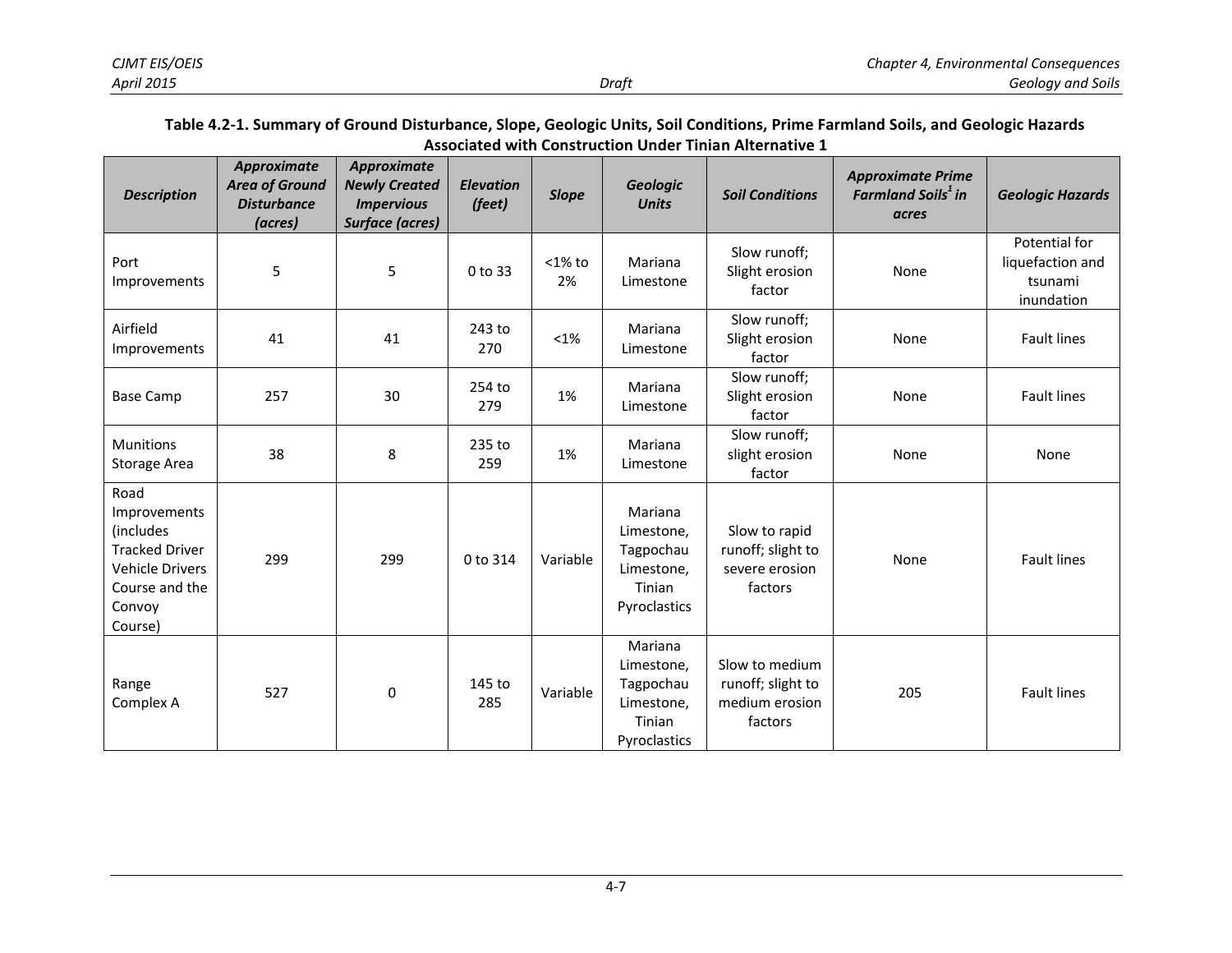#### **Table 4.2-1. Summary of Ground Disturbance, Slope, Geologic Units, Soil Conditions, Prime Farmland Soils, and Geologic Hazards Associated with Construction Under Tinian Alternative 1**

| <b>Description</b>                                                                                                               | Approximate<br><b>Area of Ground</b><br><b>Disturbance</b><br>(acres) | <b>Approximate</b><br><b>Newly Created</b><br><b>Impervious</b><br>Surface (acres) | <b>Elevation</b><br>(feet) | <b>Slope</b>    | <b>Geologic</b><br><b>Units</b>                                                                                  | <b>Soil Conditions</b>                                                            | <b>Approximate Prime</b><br><b>Farmland Soils<sup>1</sup> in</b><br>acres | <b>Geologic Hazards</b>                |
|----------------------------------------------------------------------------------------------------------------------------------|-----------------------------------------------------------------------|------------------------------------------------------------------------------------|----------------------------|-----------------|------------------------------------------------------------------------------------------------------------------|-----------------------------------------------------------------------------------|---------------------------------------------------------------------------|----------------------------------------|
| Range<br>Complex B                                                                                                               | 47                                                                    | 47                                                                                 | 125 to<br>290              | 1% to<br>11%    | Mariana<br>Limestone                                                                                             | Ponded, very<br>slow, to medium<br>runoff; slight to<br>medium erosion<br>factors | None                                                                      | <b>Fault lines</b>                     |
| Range<br>Complex C                                                                                                               | 80                                                                    | 80                                                                                 | 85 to 310                  | $1\%$ to<br>11% | Mariana<br>Limestone                                                                                             | Slow to rapid<br>runoff; slight to<br>severe erosion<br>factors                   | 14                                                                        | <b>Fault lines</b>                     |
| Range<br>Complex D                                                                                                               | 475                                                                   | 22                                                                                 | 35 to 115                  | 1% to<br>9%     | Mariana<br>Limestone                                                                                             | Slow to rapid<br>runoff; slight to<br>severe erosion<br>factors                   | None                                                                      | <b>Fault lines</b>                     |
| <b>Military Lease</b><br>Area-wide<br><b>Training</b><br><b>Facilities</b><br>(includes<br>Convoy Course<br>engagement<br>areas) | 130                                                                   | 130                                                                                | Variable                   | Variable        | Beach<br>Deposits,<br>Alluvium,<br>Colluvium,<br>Marsh,<br>Mariana<br>Limestone<br>and<br>Tagpochau<br>Limestone | Slow to rapid<br>runoff; slight to<br>severe erosion<br>factors                   | $\mathbf{1}$                                                              | <b>Fault lines</b>                     |
| Amphibious<br><b>Training Area</b>                                                                                               | $\overline{3}$                                                        | 0                                                                                  | 0 to 15                    | 5% to<br>15%    | Beach<br>Deposits                                                                                                | Slow runoff;<br>slight to severe<br>erosion factors                               | None                                                                      | Potential for<br>tsunami<br>inundation |
| <b>Total</b>                                                                                                                     | 1,902                                                                 | 562                                                                                | $\blacksquare$             | $\blacksquare$  | $\blacksquare$                                                                                                   |                                                                                   | 220                                                                       |                                        |

*Notes:* <sup>1</sup> Prime farmland soils identified within the footprint of the facility.

Operational footprint is the same as construction footprint, except where noted otherwise.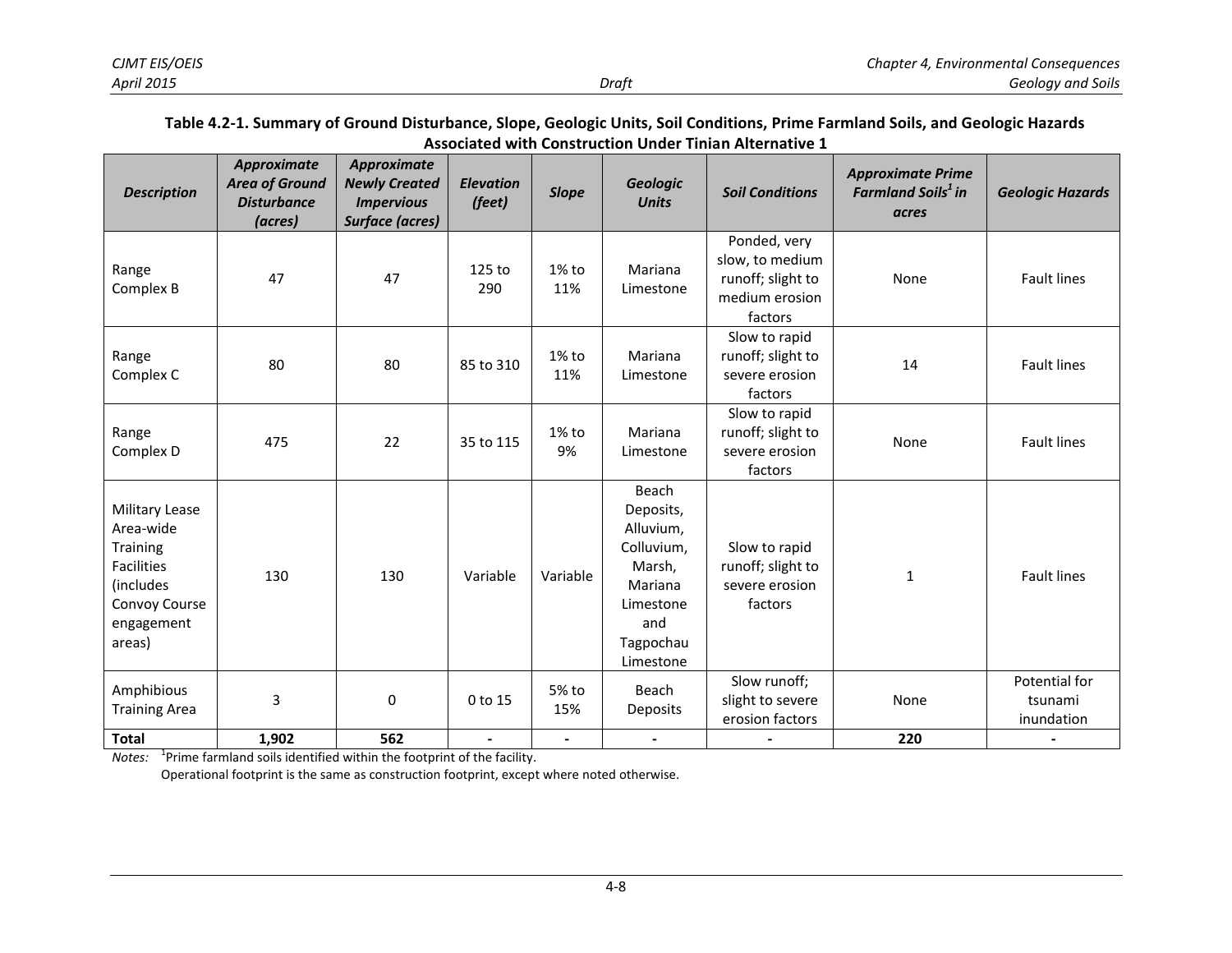**Support Facilities.** Construction or improvements made for support facilities (i.e., port improvements, airfield improvements, base camp, and Munitions Storage Area) would include ground disturbance. However, the near-level area where this work would take place does not have substantial grade changes such as steep hills or canyons that would have to be leveled or filled. Relatively minor changes in grade are anticipated to provide a buildable surface for constructing the support facilities.

**Roadways and Utilities.** Construction or improvements made for roadways and access trails would involve leveling and/or filling steeper natural slopes. The majority of road improvements would be along existing roads and pathways and would only involve leveling, widening and/or filling portions where conditions are not currently suitable to accommodate necessary vehicles. Utility improvements would generally be co-located with existing improvements for supporting facilities and roadways.

**Training Facilities.** As described in Section 2.4.1.2 and detailed in Appendix F, *Geology and Soils Technical Memo*, ground disturbance associated with Range Complex A would include clearing for range construction, target placement, and associated access roads and firebreaks around the High Hazard Impact Area. Construction or improvements made to create the various training facilities within Range Complex B, Range Complex C, and Military Lease Area-wide training facilities would be limited and localized to specific features of the individual training facilities. For example, for these range complexes, the earth-moving activities would be limited to small areas such as firing points and objectives or internal trails. These activities would involve leveling and/or filling steep natural slopes. Ground disturbance within Range Complex D would include vegetation clearing of large areas for the Landing Zone and Drop Zone but mostly on relatively flat areas previously cleared for the construction of North Field. Construction and improvements for the Convoy Course would largely be co-located with either existing roads or training courses; for engagement areas, there would be limited and localized clearance and earth moving activities.

**Amphibious Training Areas.** One amphibious landing area would be constructed at Unai Chulu. Heavy equipment and materials would be staged on land at this location. Refer to Section 4.10, *Marine Biology*, for discussion of construction impacts to coral, and coral reefs. Ground disturbance associated with the construction of the amphibious landing area would include a dredging volume of approximately 798,111 cubic feet (22,600 cubic meters) of earthen material. Grading would occur on the 656-foot (200-meter) location of the proposed landing ramp at a slope of 15 degrees. Construction or improvements made to create the amphibious landing area would include steel sheet pilings, temporary causeways, and access roads that would be removed following construction.

A Coastal Processes Report was conducted in support of this EIS/OEIS to assess possible impacts to Unai Chulu as a result of the development of the Amphibious Assault Vehicle landing area for details on this study see Appendix J, *Amphibious Beach Landing Site Engineering and Coastal Processes Analyses*. The assessment included a site investigation, a historical shoreline analysis, and modeling of waves and nearshore currents. The modeling analysis showed that the configuration of the offshore reef and the embayed shorelines at Unai Chulu combine to produce wave alignments at the shoreline that result in the formation of a beach. Model results comparing the existing condition with the Amphibious Assault Vehicle landing zone configuration suggest that the alteration of the nearshore bathymetry by dredging the Amphibious Assault Vehicle approach area and ramp should not significantly modify shoreline coastal processes and trigger erosion of the beaches. The limited spatial extent and volume of sand at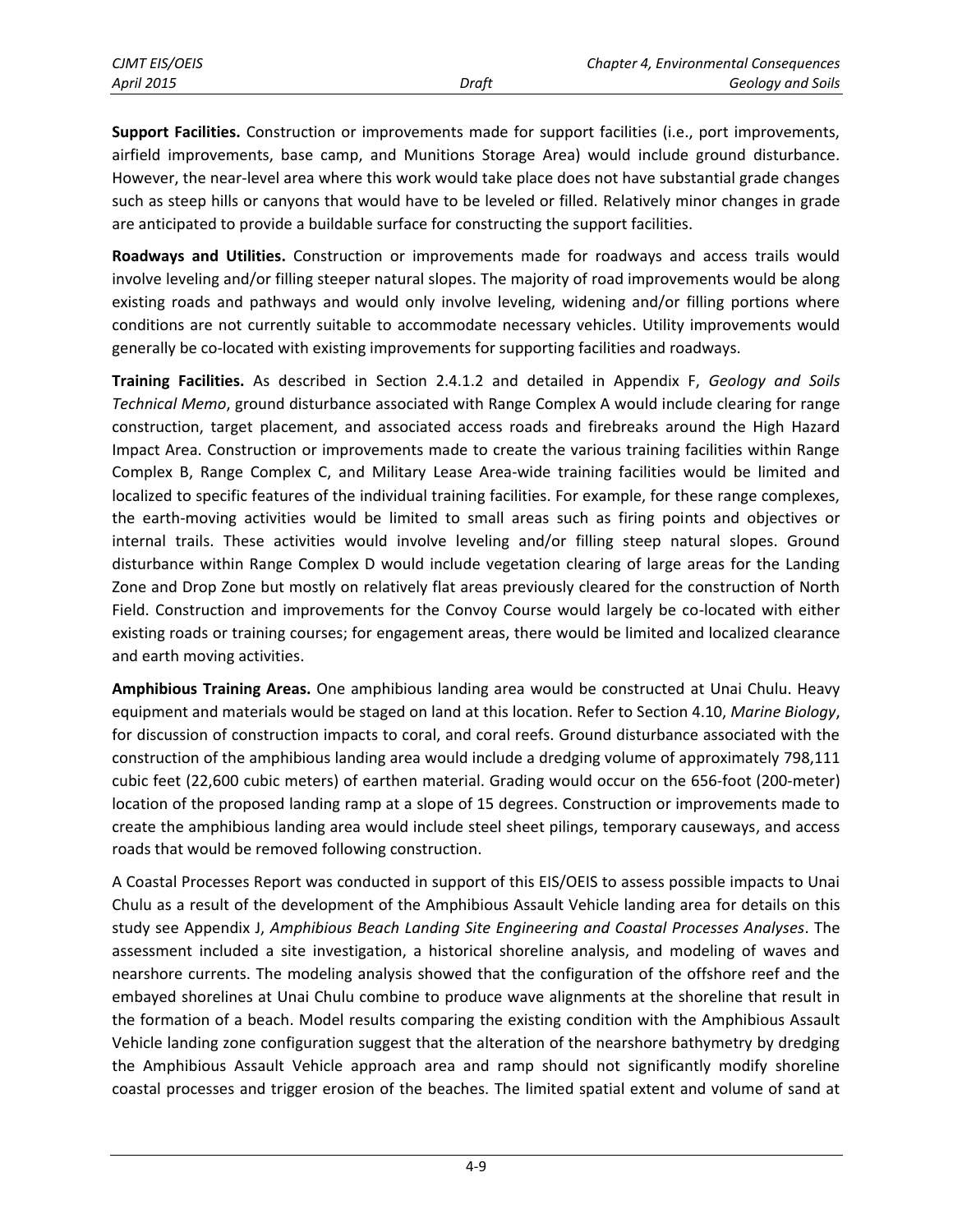Unai Chulu suggests that the beach is vulnerable to either natural or man-made disturbances. Occasional large wave events could strip the beach nearly completely of sand, as occurs under existing conditions. The prevailing wave and current dynamics would act to rebuild the beach over time, although it is not known how quickly or to what degree.

Therefore, construction of the Amphibious Assault Vehicle landing area would not result in significant impacts to topography or the geologic processes of the beach because of the small amount of area being disturbed within the beach and the ability of prevailing wave and current dynamics to similarly alter beach topography over time.

Tinian Alternative 1 construction activities would occur in relatively flat areas and along existing roadways. This construction would not increase the potential for impacts to topography including major elevation changes, substantial alteration of the surrounding landscape, slope instability, or significant alteration of surface drainage patterns. Based upon the above analysis and implementation of the resource management measures identified in [Section 4.2.2,](#page-1-0) construction of Tinian Alternative 1 would result in less than significant direct and indirect impacts to topography.

### **4.2.3.1.1.2 Geology**

#### *Geologic Units*

Of the 1,902 acres (771 hectares) of total ground disturbance through construction activities associated with Tinian Alternative 1, approximately 1,563 acres (632 hectares) would occur over limestone formations (i.e., Mariana Limestone, Tagpochau Limestone) which are areas of high water infiltration (see Section 3.2, *Geology and Soils*). The disturbed area covers approximately 6.5 percent (%) of total limestone formations on Tinian. Impacts to limestone formations could affect the rock's ability to allow water to filter down to aquifers; however, soil compaction over these limestone formations would be minimized by limiting construction vehicles to the road/trail system such that these activities would not substantially change the overall ability of the limestone formations to recharge groundwater to underlying aquifers.

Many of the proposed facilities, roads, and infrastructure are underlain by permeable limestone (i.e., Mariana Limestone, Tagpochau Limestone) which contains karst features such as caves and sinkholes. Disturbance of these karst features could have potential long-term impacts to natural drainage systems and groundwater aquifers. Construction of support facilities, roads, infrastructure, or training facilities over a sinkhole could lead to structural failure (i.e., collapse of buildings, roads, or utility conduits). Therefore, prior to any construction activities, as indicated in [Section 4.2.2,](#page-1-0) *Resource Management Measures*, engineering studies would be conducted to identify karst features in the project area. To the extent possible, impacts would be avoided by siting facilities and infrastructure away from these karst features. Furthermore, during the construction period, construction vehicles would primarily use designated roads and construction laydown areas to minimize the disturbance to karst features.

Based on the above analysis and implementation of resource management measures identified in [Section 4.2.2,](#page-1-0) Tinian Alternative 1 construction activities would result in less than significant direct and indirect impacts to geologic units.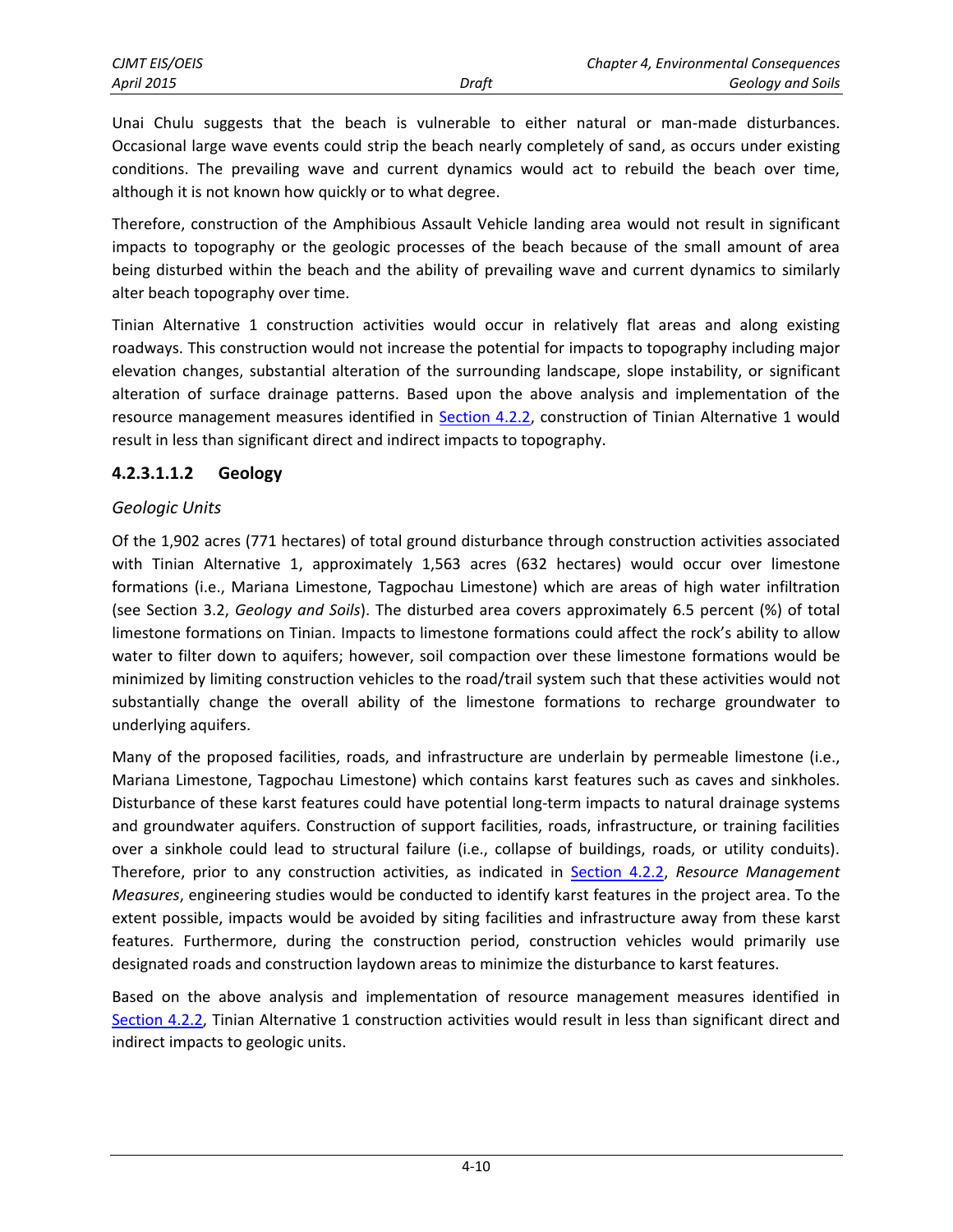### *Geological Hazards*

*Seismic Activity***.** Earthquakes are a type of seismic activity caused by movements of the earth's crust and originate at distances of zero to hundreds of miles underground (U.S. Geological Survey 2014). One surface manifestation of earthquakes is the displacement of the earth's crust commonly known as fault lines or ruptures. As shown in [Figure 4.2-1,](#page-8-0) fault lines underlie portions of the proposed support facilities, roadways, infrastructure, and training facilities. To the extent practicable, construction directly on fault lines would be avoided. However, for those portions of the construction footprint which could not be moved to avoid fault lines, engineering designs would be employed to minimize potential effects from earth movement along fault lines. Buildings, facilities, and infrastructure would be designed, situated, and constructed in adherence to Unified Facility Criteria recommendations for seismic protection.

*Landslides***.** The majority of the proposed construction (i.e., base camp, airport improvements, Munitions Storage Area, port improvements, and most of the training and support facilities) would be located on relatively level ground and would not increase the risk of landslides. However, a few portions of the supporting infrastructure for roadways would be located in areas of high topographic relief which could increase the potential for landslides. Resource management measures such as engineering design for construction, erosion controls, and protective barriers would be employed to reduce the potential for landslides to occur as a result of construction.

*Liquefaction***.** Most of the Tinian Alternative 1 footprint is underlain by consolidated limestone bedrock that is not subject to liquefaction in the event of an earthquake. However, portions of the port improvements would be constructed near the coast on artificial fill materials or other unconsolidated materials that could fail due to liquefaction. An engineering study would be conducted for the site of the proposed port improvements prior to construction to evaluate subsurface conditions and determine design and construction procedures for seismic safety. Port improvements would also be constructed in adherence with Unified Facilities Criteria recommendations for seismic safety to minimize potential hazards associated with ground movement and liquefaction.

*Tsunami Inundation***.** Construction activities associated with Tinian Alternative 1 are largely located inland and would not remove a substantial topographic barrier that would increase the likelihood of tsunami inundation. Construction of an amphibious landing area at Unai Chulu would not increase the likelihood of tsunami inundation in that area because the remaining surrounding limestone shelf would continue to protect the shoreline and the landing area would not significantly change the wave behavior.

Based on the above analysis and implementation of resource management measures listed in Section [4.2.2,](#page-1-0) Tinian Alternative 1 construction activities would result in less than significant direct and indirect impacts due to geologic hazards.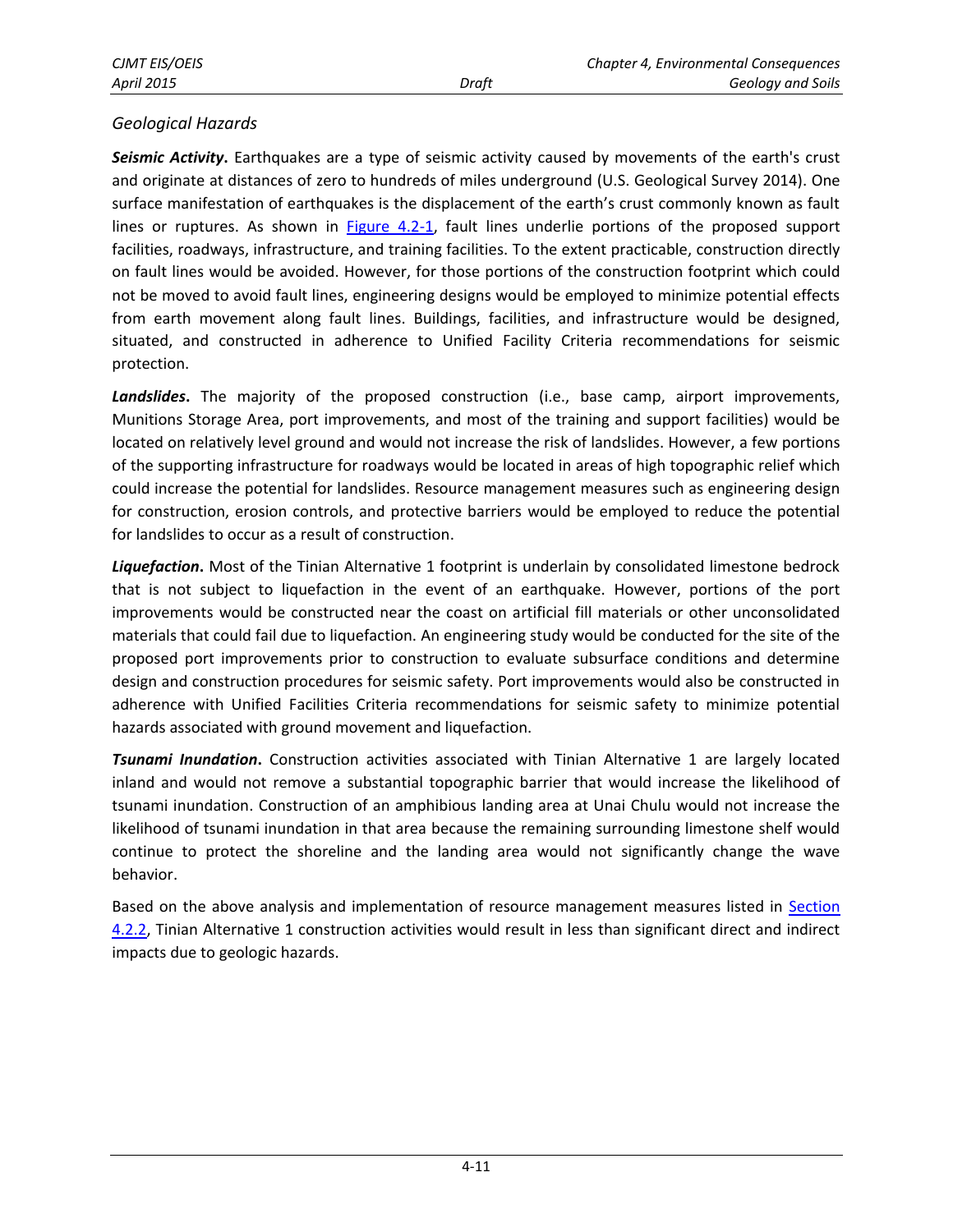<span id="page-8-0"></span>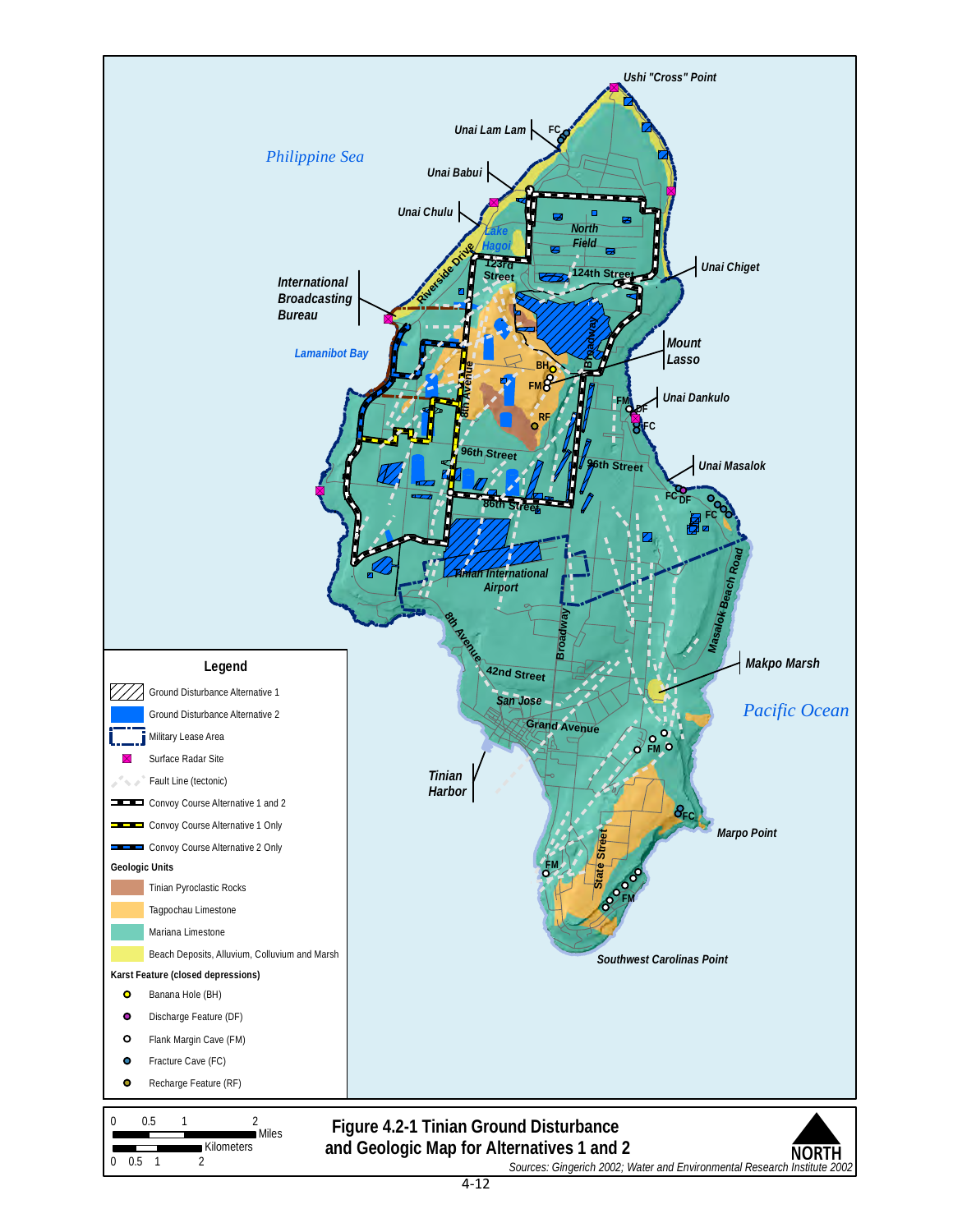### **4.2.3.1.1.3 Soils**

Under Tinian Alternative 1, newly created impervious surface areas that would be constructed for the port improvements, base camp, Munitions Storage Area, airport improvements, road improvements, and training and support facilities for Tinian Alternative 1 would comprise approximately 562 acres (227 hectares) and represent less than 4% of the overall project footprint (i.e., Military Lease Area, airfield improvements, port improvements). This would create a minimal increase in stormwater runoff, as compared with existing conditions. Stormwater management through infrastructure improvements under Alternative 1 would include best management practices (e.g., retention ponds, swales, silt fences) to manage the increased runoff from impervious surfaces and minimize soil erosion in surrounding areas. Specific resource management measures include development and implementation of an erosion control measures, stormwater pollution prevention measures, and a stormwater management measures.

Construction-specific stormwater best management practices would be implemented to provide erosion and sediment control during the construction period (see Appendix D, *Best Management Practices*). These include employing on-site measures, such as retention ponds, swales, silt fences, fiber rolls, gravel bag berms, mulch, and erosion control blankets that reduce soil erosion and the flow and velocity of stormwater and minimize the transport of soils and sediment off-site. Roadway-specific best management practices would be used in the design and construction of the proposed access roads and vehicle training courses. Through compliance with the CNMI Earthmoving and Erosion Control Regulations and implementation of engineering controls and stormwater best management practices, construction activities would not substantially increase the rate of erosion and soil loss under Alternative 1.

Based on the above analysis and implementation of resource management measures identified in [Section 4.2.2,](#page-1-0) Tinian Alternative 1 construction activities would result in less than significant direct and indirect impacts to soils.

#### *Prime Farmland Soils*

There are approximately 1,474 acres (597 hectares) of prime farmland soils on Tinian, with approximately 72% (1,054 acres [427 hectares]) located within the Military Lease Area. The Tinian Alternative 1 construction footprint includes approximately 220 acres (89 hectares) of area identified as prime farmland soils or 15% of the total prime farmland soils on the island. The majority of those soils (205 acres [83 hectares]) would not be permanently altered as a result of the construction activities that would primarily consist of vegetation clearance within Range Complex A. Therefore, implementation of Tinian Alternative 1 would result in less than significant direct and indirect impacts to prime farmland soils during the construction phase.

### **4.2.3.1.2 Operation Impacts**

### **4.2.3.1.2.1 Support Facilities, Roadways, and Utilities**

After construction is completed, ongoing operational activities are expected to involve only minor changes to topography, geology, and soils as a result of operational activities (e.g., maintenance, use) at support facilities, roadways, and utilities. These activities would not increase the potential for geologic hazards to occur.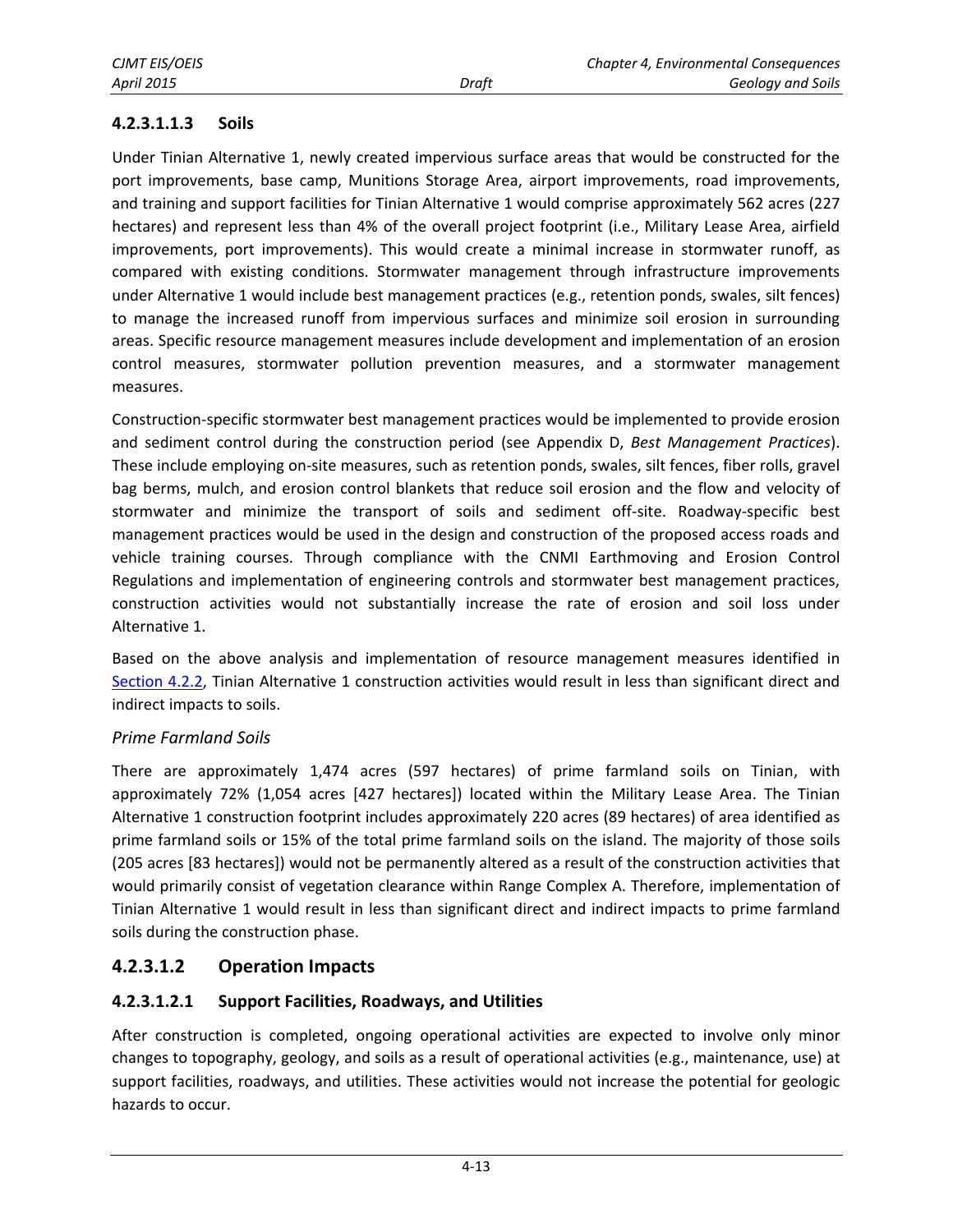### **4.2.3.1.2.2 Training Facilities**

Impacts to topography, geologic units, and soils would occur as a direct result of operational training activities described in Section 2.4, *Tinian Alternatives*. In addition, maintenance activities (e.g., vegetation maintenance, vehicle and foot maneuvers, munitions use) could also impact soils.

Range Control would be responsible for maintaining access roads, configuring ranges and training areas, and maintaining training areas in usable condition. The training facilities would be managed in accordance with Marine Corps Order 3550.10, *Policies and Procedures for Range and Training Area Management* (DoN 2005). Additional resource management measures would include implementation of facilities management policies and procedures for controlling erosion such as maintaining vegetation, drainage ways, and turf on the ranges; and allowing vegetation to re-establish in the training and support facilities. Vegetation within objective areas (i.e., target location) would be maintained at a minimum of 6 inches (15 centimeters) above the ground surface, which would provide ground cover and root systems to hold soil in place.

**Range Complex A.** As described in Section 2.4, *Tinian Alternatives*, operational activities at Range Complex A would include the use of high explosives within the High Hazard Impact Area. Munitions would be thrown, fired at, or dropped on targets within the High Hazard Impact Area. Target placements would be located in areas of moderate to low slope and thus detonation of high explosives in these areas would not be expected to have an increase on the potential for landslides. In addition, these operational activities could create munitions impact craters within the upper 6 feet (2 meters) of the underlying geologic units (Army Corps of Engineers 1961) over a 527-acre (213-hectare) area. However, these operations would not substantially impact the overall function of the geologic units within the High Hazard Impact Area because these craters would be relatively shallow compared to the overall thickness of the limestone formation.

Operational activities would include ground combat training in conjunction with aviation support activities. This type of training would include the use of high explosive munitions. Earthquakes are caused by movements of the earth's crust and originate at distances of zero to hundreds of miles underground (U.S. Geological Survey 2014). To date, there is no evidence linking earthquake activity with the use of explosives by humans (U.S. Geological Survey 2014). Therefore, training activities would not increase the potential for seismic activity.

Soil erosion could occur within Range Complex A when lands are cleared and or disturbed on a regular basis and thus decrease overall soil productivity and inhibit plant growth in those areas. Approximately 205 acres (83 hectares) of prime farmland soils are located within the High Hazard Impact Area, resulting in these soils to likely be precluded from future agricultural uses. This represents a potential permanent loss of approximately 14% of Tinian's prime farmland soils due to the potential presence of unexploded ordnance and change in the character and productivity of the soil due to detonation of munitions, controlled burns for vegetation maintenance, and/or potential presence of munitions constituents (see Section 4.16, *Hazardous Materials and Waste*).

**Range Complex B**. As described in Section 2.4, *Tinian Alternatives*, within Range Complex B, personnel would move via vehicles (wheeled and tracked) along established roads and pathways and by foot over these same roads and pathways as well as open areas within the range complex. Personnel would employ their weapons systems aiming at target objective areas within the range complex. These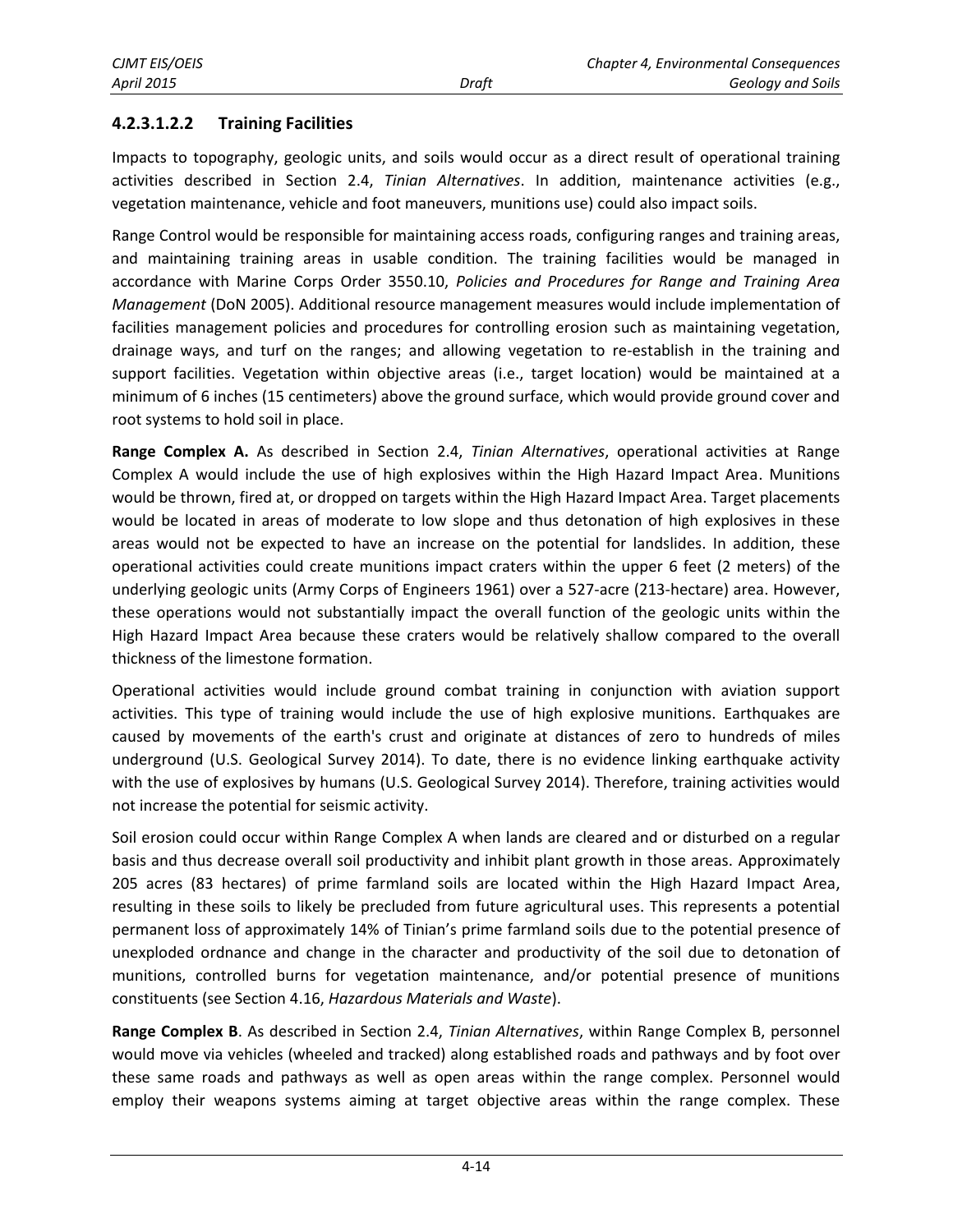activities would not create substantial changes to topography; alter the function of geologic units or soil productivity; or increase the potential for a geologic hazard to occur.

**Range Complex C**. Within Range Complex C, personnel would move primarily on foot to firing points where they would employ their weapons systems aiming at target objective areas within the range complex. These activities would not create substantial changes to topography; alter the function of geologic units or soil productivity; or increase the potential for a geologic hazard to occur except in the Multi-purpose Unknown Distance Range where approximately 14 acres (6 hectares) of prime farmland soils are located which will be permanently altered due to repeated heavy use which would alter soil productivity; therefore, they would be removed from use as prime farmland soils.

**Range Complex D.** Within Range Complex D, personnel would move on foot to firing points where they would employ their weapons systems aiming at target objective areas within the range complex. These activities would not create substantial changes to topography; alter the function of geologic units or soil productivity; or increase the potential for a geologic hazard to occur.

**Military Lease Area-wide Training.** As described in Section 2.4, *Tinian Alternatives,* some types of training would involve training assets that are distributed in areas other than Range Complexes A, B, C, and D. These training operations include Convoy Course training and Tracked Vehicle Driver's Course training, aviation activities, amphibious training, and foot maneuvering.

*Convoy Course Training.* Convoy Course training would involve movement of wheeled vehicles along the course and employment of weapons systems aimed at Convoy Course engagement areas adjacent to the course. These activities would not result in a substantial change in topography or function of the geologic units because training would be limited to established routes and engagement areas and thus not create additional impervious surfaces. These activities would not increase the potential for a geologic hazard to occur. Approximately 1 acre (0.4 hectare) of prime farmland soils located in a Convoy Course engagement area would be permanently altered due to repeated heavy use which would alter soil productivity; therefore, they would be removed from use.

*Tracked Vehicle Driver's Course Training.* Tracked Vehicle Driver's Course training would involve movement of tracked vehicles along the established course. These activities would not result in a substantial change in topography, function of the geologic units, or soil productivity because training would be limited to the established routes and thus not create additional impervious surfaces. These activities would not increase the potential for a geologic hazard to occur.

*Aviation Activities.* Aviation activities associated with the Tinian RTA would be limited to take offs and landings of fixed-wing aircraft from the Landing Zone at North Field and from Tinian International Airport; take offs and landings of rotor and tilt-rotor aircraft at Landing Zones within the Military Lease Area and Tinian International Airport; and aviation support training associated with Range Complexes A, B, C, and D. Unmanned aircraft systems (i.e., drones) would take off and land from Landing Zones as well as other open areas. Aviation activities would not create substantial changes to topography, alter the function of geologic units, or decrease soil productivity. These activities would not increase the potential for a geologic hazard to occur.

*Amphibious Training.* Wave and hydrodynamic modeling conducted for the amphibious landing ramp that would be constructed at Unai Chulu indicates that minimal changes in nearshore and along-beach current velocity and wave height would occur due to the operation of the ramp, and therefore would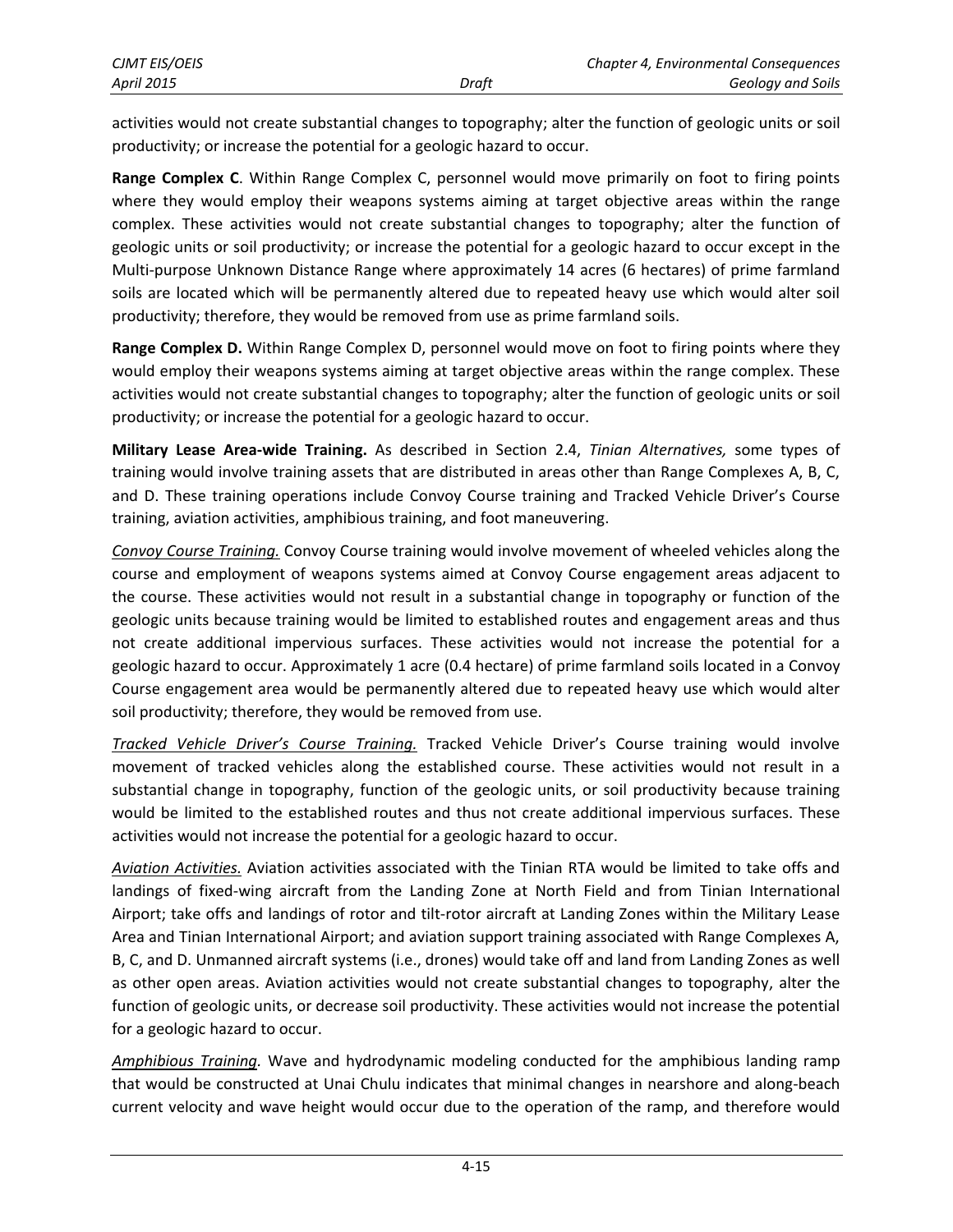not result in substantial changes to beach topography (Appendix J, *Amphibious Beach Landing Site Engineering and Coastal Processes Analyses)*.

As described in Section 2.4, *Tinian Alternatives,* tactical amphibious training at Unai Chulu would involve Amphibious Assault Vehicles, Landing Craft Air Cushion vessels, inflatable boats, and combat swimmers. This is the only location proposed for tactical Amphibious Assault Vehicle landings. At Unai Babui and Unai Masalok, tactical amphibious training would include Landing Craft Air Cushion vessels, inflatable boats, and combat swimmers. At Unai Lam Lam, tactical amphibious training would include inflatable boats and combat swimmers. At the Port of Tinian, administrative amphibious training would take place at the old boat ramp.

When landing and launching Amphibious Assault Vehicles, the tracks would come in contact with the ocean bottom to depths of up to 12 feet (4 meters) and this could potentially alter the underwater topography in the landing area. For this reason, landing and launching of Amphibious Assault Vehicles during training operations would be strictly limited to the amphibious landing area at Unai Chulu for tactical landings and the old boat ramp at the Port of Tinian for administrative landings. Use of these established landing areas during the landing and launching of Amphibious Assault Vehicles would not substantially alter coastal processes that could result in erosion of the nearshore topography.

Training involving Amphibious Assault Vehicles and/or Landing Craft Air Cushion vessels would disturb the sandy beaches at Unai Babui, Unai Chulu, and Unai Masalok similar to that from normal wave action during stormy conditions (DoN 2010a), resulting in localized disturbance of soils and beach substrates. The affected beaches consist of mixed sand and coral rubble that are resistant to compaction. Landing Craft Air Cushion vessels would be on "full cushion" (i.e., fully inflated) for beach landings and are designed not to compact the sand (DoN 2010a). Amphibious Assault Vehicles are tracked vehicles and, by design, distribute weight to minimize impacts to the beach (DoN 2010a). However, Amphibious Assault Vehicle operational impacts could lead to loss of beach sand through entrainment and transport of sand off the beach by the vehicles, and through abrasion and crushing of the beach sand. If this loss is greater than the rate of natural supply of sand to the beach, the beach could gradually erode over time. Because of the limited volume of sand, even small amounts of erosion could have noticeable impacts (Appendix J, *Amphibious Beach Landing Site Engineering and Coastal Processes Analyses)*. Training involving inflatable boats and combat swimmers would minimally disturb sandy beaches at Unai Babui, Unai Chulu, Unai Masalok, and Unai Lam Lam. After amphibious operations, beach topography would be returned to pre-training conditions to the extent possible using non-mechanized means such as handheld tools. Because the vehicles would be operated to minimize impacts to beaches, and because beaches would be returned to the extent possible to their pre-training condition following the operation, long-term compaction of sand would not be expected to occur.

As part of all amphibious training, personnel and equipment would come and go from the beaches using designated routes. Amphibious Assault Vehicles would use the designated Tracked Vehicle Driver's Course. Landing Craft Air Cushion vessels would on- and off-load equipment and personnel at the designated beaches (Unai Babui, Unai Chulu, Unai Masalok). Tracked vehicles would utilize the Tracked Vehicle Driver's Course, wheeled vehicles on- and off-loaded from Landing Craft Air Cushion vessels would utilize designated roadways as well as the Tracked Vehicle Driver's Course; and pedestrians onand off-loaded from Landing Craft Air Cushion vessels would use the Tracked Vehicle Drivers Course, roadways, or foot paths. By using designated landing areas, courses, roadways, and pathways,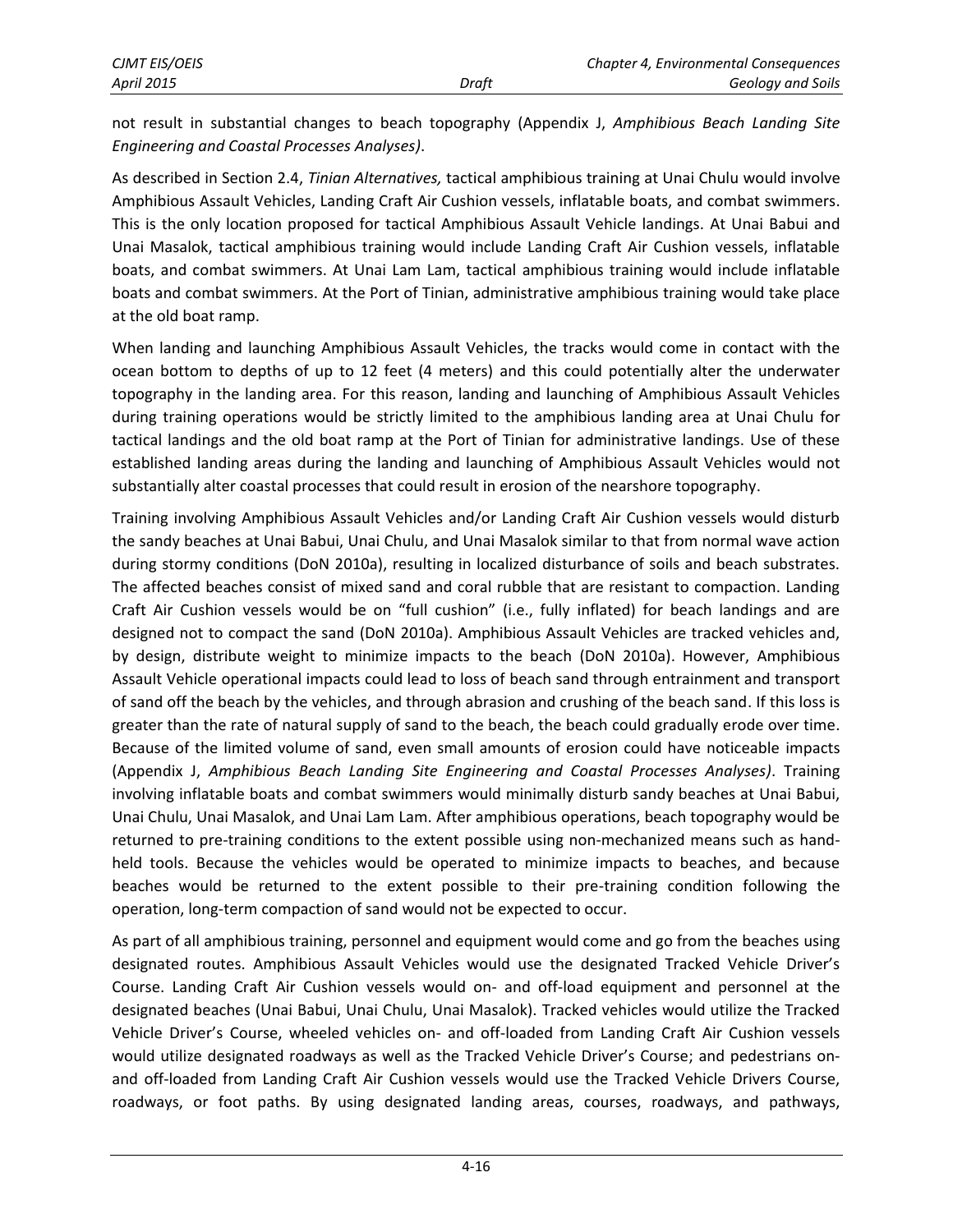amphibious training would not result in a substantial change in topography, geologic units, soil productivity, or result in an increase in the potential for geologic hazards to occur.

*Foot Maneuvering.* Foot maneuvering would occur over a wide area which would include established training courses, roadways, pathways, and trails as well as open areas. These activities would not result in a substantial change in topography or function of underlying geologic units, soil productivity, or result in an increase in the potential for geologic hazards to occur because pedestrian activities would have lesser impact to soil cohesion and vegetation.

Based on the analysis above and implementation of resource management measures identified in [Section 4.2.2,](#page-1-0) Tinian Alternative 1 operations would result in less than significant direct and indirect impacts to topography and geology. Operations would result in a significant direct impact to prime farmland soils due to the permanent loss of 15% of Tinian's prime farmland soils, mostly within the High Hazard Impact Area.

## **4.2.3.2 Tinian Alternative 2**

## **4.2.3.2.1 Construction Impacts**

Construction impacts associated with Tinian Alternative 2 would be similar to those described for Tinian Alternative 1 [\(Section 4.2.3.1\)](#page-2-0). Appendix F, *Geology and Soils Technical Memo*, provides a detailed characterization of the topographic, geologic, and soil disturbances that could occur as a result of construction activities under Tinian Alternative 2. [Table 4.2-2](#page-14-0) provides a summary of the ground disturbance, slope, geologic units, soil conditions, prime farmland soils, and geologic hazards associated with construction under Tinian Alternative 2. [Figure 4.2-1](#page-8-0) depicts the differences in ground disturbance between Tinian Alternative 1 and Tinian Alternative 2.

Impacts to geology and soils resulting from Tinian Alternative 2 construction activities would be similar to those described for Tinian Alternative 1 with the following exceptions:

- The land area associated with Tinian Alternative 2 construction activities is larger compared to Alternative 1, because Alternative 2 would include the southern Battle Area Complex and five additional engagement areas associated with the Convoy Course. Tinian Alternative 2 would thus disturb an additional 123 acres (50 hectares) or approximately 7% more than Tinian Alternative 1 for a total of 2,025 acres (820 hectares).
- The impervious surface areas that would be constructed for Tinian Alternative 2 would comprise approximately 785 acres (319 hectares), which is an 18% increase compared to Tinian Alternative 1 but is about 4% of the total land area within the Military Lease Area. The additional impervious surfaces in Tinian Alternative 2 are related to additional objective areas in the Battle Area Complex and associated Urban Assault Course, as well as the Convoy Course engagement areas which are considered impervious surfaces due to repeated use and compaction of the soils.
- Through construction activities, Tinian Alternative 2 would disturb approximately 115 acres (46 hectares) more of limestone formations than Tinian Alternative 1 for a total 1,678 acres (679 hectares). This represents a 0.5% increase compared with Tinian Alternative 1. This represents a total of 7% disturbance of these formations across Tinian.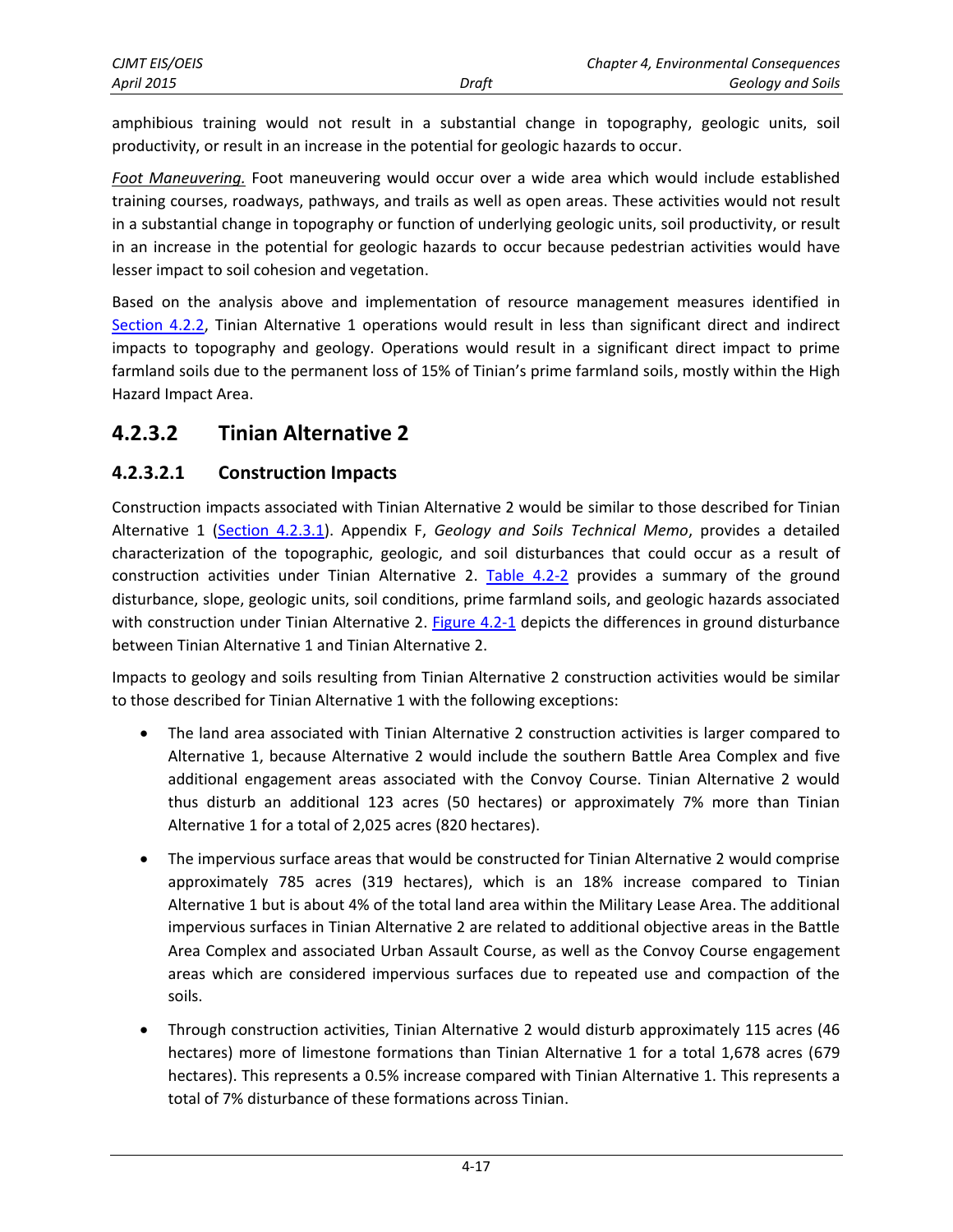#### **Table 4.2-2. Summary of Ground Disturbance, Slope, Geologic Units, Soil Conditions, Prime Farmland Soils, and Geologic Hazards Associated with Construction Under Tinian Alternative 2**

<span id="page-14-0"></span>

| <b>Description</b>                                                                                                          | Approximate<br><b>Area of Ground</b><br><b>Disturbance</b><br>(acres) | Approximate<br><b>Newly Created</b><br><b>Impervious</b><br><b>Surface (acres)</b> | <b>Elevation</b><br>(feet) | <b>Slope</b>    | <b>Geologic</b><br><b>Units</b>                                            | <b>Soil Conditions</b>                                           | <b>Approximate Prime</b><br><b>Farmland Soils<sup>1</sup> in</b><br>acres | <b>Geologic Hazards</b>                                    |
|-----------------------------------------------------------------------------------------------------------------------------|-----------------------------------------------------------------------|------------------------------------------------------------------------------------|----------------------------|-----------------|----------------------------------------------------------------------------|------------------------------------------------------------------|---------------------------------------------------------------------------|------------------------------------------------------------|
| Port<br>Improvements<br>(Same as<br>Alternative 1)                                                                          | 5                                                                     | 5                                                                                  | 0 to 33                    | $<$ 1% to<br>2% | Mariana<br>Limestone                                                       | Slow runoff;<br>Slight erosion<br>factor                         | None                                                                      | Potential for<br>liquefaction and<br>tsunami<br>inundation |
| Airfield<br>Improvements<br>(Same as<br>Alternative 1)                                                                      | 41                                                                    | 41                                                                                 | 243 to<br>270              | $<1\%$          | Mariana<br>Limestone                                                       | Slow runoff;<br>Slight erosion<br>factor                         | None                                                                      | <b>Fault lines</b>                                         |
| <b>Base Camp</b><br>(Same as<br>Alternative 1)                                                                              | 257                                                                   | 30                                                                                 | 254 to<br>279              | 1%              | Mariana<br>Limestone                                                       | Slow runoff;<br>Slight erosion<br>factor                         | None                                                                      | <b>Fault lines</b>                                         |
| <b>Munitions</b><br>Storage Area<br>(Same as<br>Alternative 1)                                                              | 38                                                                    | 8                                                                                  | 235 to<br>259              | 1%              | Mariana<br>Limestone                                                       | Slow runoff;<br>slight erosion<br>factor                         | None                                                                      | None                                                       |
| Road<br>Improvements<br>(includes<br><b>Tracked Driver</b><br><b>Vehicle Drivers</b><br>Course and the<br>Convoy<br>Course) | 295                                                                   | 295                                                                                | 0 to 314                   | Variable        | Mariana<br>Limestone,<br>Tagpochau<br>Limestone,<br>Tinian<br>Pyroclastics | Slow to rapid<br>runoff; slight to<br>severe erosion<br>factors  | None                                                                      | <b>Fault lines</b>                                         |
| Range<br>Complex A<br>(Same as<br>Alternative 1)                                                                            | 527                                                                   | 0                                                                                  | 145 to<br>285              | Variable        | Mariana<br>Limestone,<br>Tagpochau<br>Limestone,<br>Tinian<br>Pyroclastics | Slow to medium<br>runoff; slight to<br>medium erosion<br>factors | 205                                                                       | <b>Fault lines</b>                                         |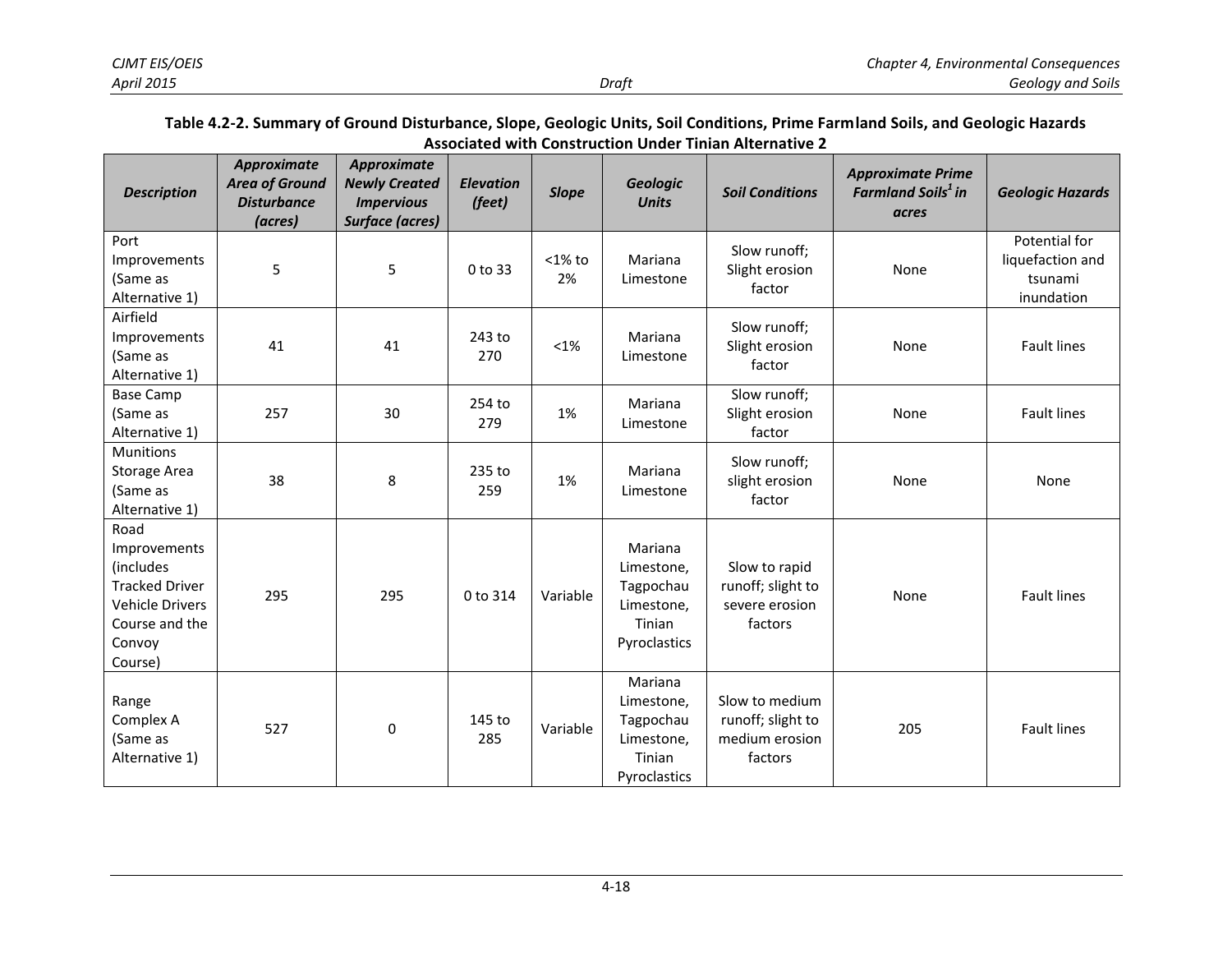#### **Table 4.2-2. Summary of Ground Disturbance, Slope, Geologic Units, Soil Conditions, Prime Farmland Soils, and Geologic Hazards Associated with Construction Under Tinian Alternative 2**

| <b>Description</b>                                                                                                        | Approximate<br><b>Area of Ground</b><br><b>Disturbance</b><br>(acres) | Approximate<br><b>Newly Created</b><br><b>Impervious</b><br>Surface (acres) | <b>Elevation</b><br>(feet) | <b>Slope</b>    | Geologic<br><b>Units</b>                                                                                         | <b>Soil Conditions</b>                                                            | <b>Approximate Prime</b><br><b>Farmland Soils<sup>1</sup> in</b><br>acres | <b>Geologic Hazards</b>                |
|---------------------------------------------------------------------------------------------------------------------------|-----------------------------------------------------------------------|-----------------------------------------------------------------------------|----------------------------|-----------------|------------------------------------------------------------------------------------------------------------------|-----------------------------------------------------------------------------------|---------------------------------------------------------------------------|----------------------------------------|
| Range<br>Complex B<br>(Same as<br>Alternative 1)                                                                          | 47                                                                    | 47                                                                          | 125 to<br>290              | 1% to<br>11%    | Mariana<br>Limestone                                                                                             | Ponded, very<br>slow, to medium<br>runoff; slight to<br>medium erosion<br>factors | None                                                                      | <b>Fault lines</b>                     |
| Range<br>Complex C                                                                                                        | 157                                                                   | 157                                                                         | 85 to 310                  | $1\%$ to<br>11% | Mariana<br>Limestone                                                                                             | Slow to rapid<br>runoff; slight to<br>severe erosion<br>factors                   | 25                                                                        | <b>Fault lines</b>                     |
| Range<br>Complex D<br>(Same as<br>Alternative 1)                                                                          | 475                                                                   | 22                                                                          | 35 to 115                  | 1% to<br>9%     | Mariana<br>Limestone                                                                                             | Slow to rapid<br>runoff; slight to<br>severe erosion<br>factors                   | None                                                                      | <b>Fault lines</b>                     |
| Military Lease<br>Area-wide<br><b>Training</b><br><b>Facilities</b><br>(includes<br>Convoy Course<br>engagement<br>areas) | 180                                                                   | 180                                                                         | Variable                   | Variable        | Beach<br>Deposits,<br>Alluvium,<br>Colluvium,<br>Marsh,<br>Mariana<br>Limestone<br>and<br>Tagpochau<br>Limestone | Slow to rapid<br>runoff; slight to<br>severe erosion<br>factors                   | None                                                                      | <b>Fault lines</b>                     |
| Amphibious<br><b>Training Area</b><br>(Same as<br>Alternative 1)                                                          | 3                                                                     | 0                                                                           | 0 to 15                    | 5% to<br>15%    | Beach<br>Deposits                                                                                                | Slow runoff;<br>slight to severe<br>erosion factors                               | None                                                                      | Potential for<br>tsunami<br>inundation |
| <b>Total</b>                                                                                                              | 2,025                                                                 | 785                                                                         | $\overline{\phantom{a}}$   | -               | $\blacksquare$                                                                                                   | $\blacksquare$                                                                    | 230                                                                       |                                        |

*Notes:* <sup>1</sup> Prime farmland soils identified within the footprint of the facility.

Operational footprint is the same as construction footprint, except where noted otherwise.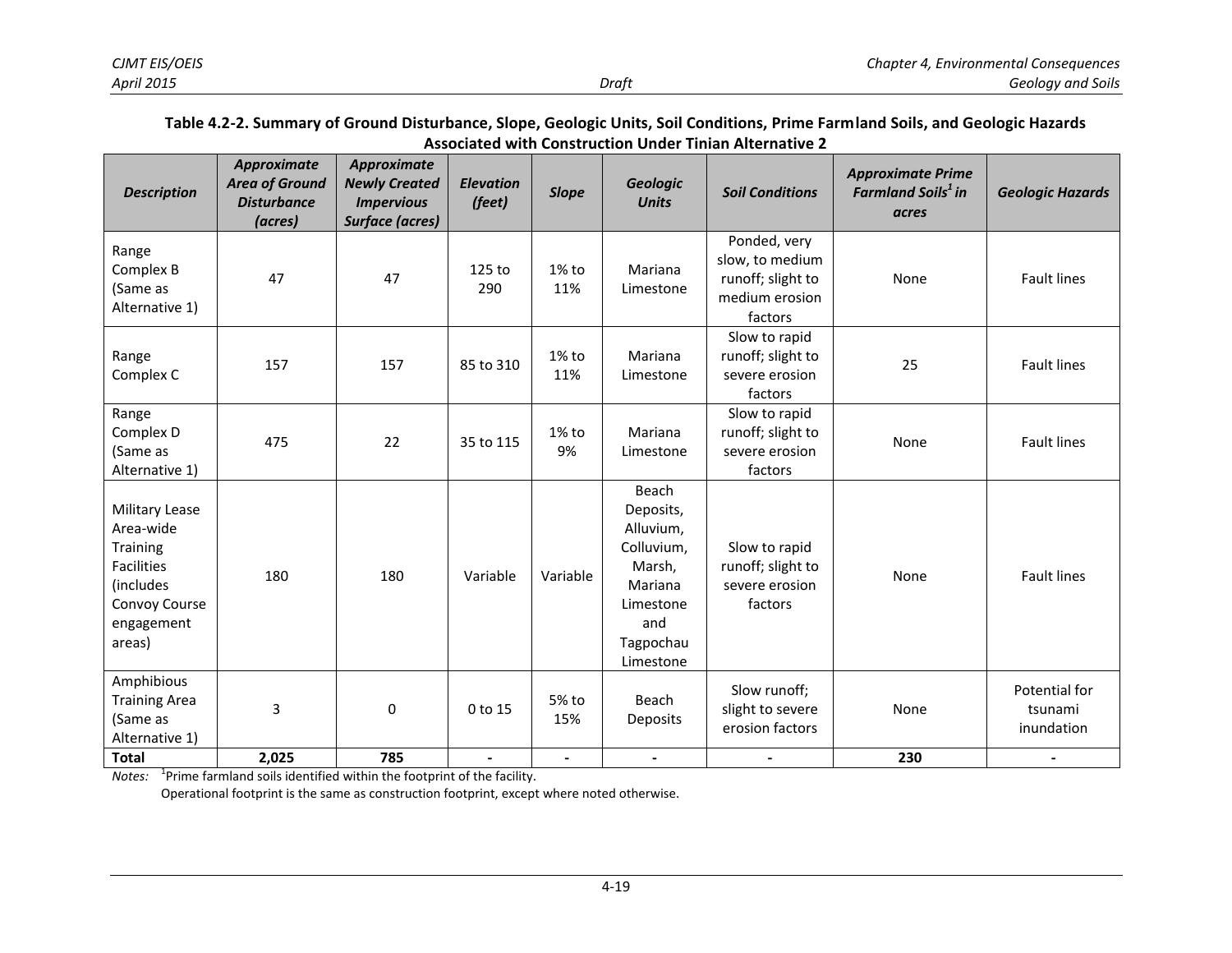Through construction activities, Tinian Alternative 2 would disturb approximately 10 acres (4 hectares) more of prime farmland soils, as compared to Tinian Alternative 1, for a total of 230 acres (93 hectares). This represents an increase of approximately 1% as compared to Tinian Alternative 1. As described for Tinian Alternative 1, most of the identified prime farmland soils in the proposed action area would not be permanently altered as a result of construction activities.

Tinian Alternative 2 would follow the same resource management measures as those described in [Section 4.2.2.](#page-1-0) The very small increase in the amount of on-land construction, limestone formation disturbance, soil disturbance, and earthwork does not change the effectiveness of the resource management measures at avoiding or minimizing adverse impacts.

Based on the above analysis and implementation of resource management measures, Tinian Alternative 2 construction activities would result in less than significant impacts to topography, geology, and soils.

### **4.2.3.2.2 Operation Impacts**

Impacts resulting from Tinian Alternative 2 operations would be similar to those described under Tinian Alternative 1. However, the addition of a southern Battle Area Complex and associated Urban Assault Course, as well as five additional engagement areas associated with the Convoy Course, results in a larger area used for foot and vehicle maneuvers and training. Implementation of Tinian Alternative 2 would also follow the same resource management measures as described in [Section 4.2.2.](#page-1-0) The small acreage increase located proximate to areas already contemplated for training and sharing their same physical characteristics does not change the impact conclusions described for Tinian Alternative 1.

As described under construction impacts for Tinian Alternative 2, approximately 230 acres (93 hectares) of prime farmland soils would be included in the footprint of Tinian Alternative 2. Only a small portion of the identified prime farmland soils in the Tinian Alternative 2 footprint would represent temporary losses, and would be available for agricultural production after the duration of military use has ended. However, approximately 205 acres (83 hectares) of prime farmland soils would be located within the High Hazard Impact Area for Tinian Alternative 2, resulting in these soils to likely be precluded from future agricultural uses. This represents a potential permanent loss of approximately 14% of Tinian's prime farmland soils due to the potential presence of unexploded ordnance and change in the character and productivity of the soil. Compared with Tinian Alternative 1, approximately 11 acres (4 hectares) of additional prime farmland soils are located within Range Complex C that are associated with the additional objective areas under Tinian Alternative 2; this results in a total of 25 acres (10 hectares) of prime farmland soils associated with Range Complex C for Tinian Alternative 2. These prime farmland soils would be permanently altered due to repeated heavy use which would alter soil productivity; therefore, they would be removed from use. In total, approximately 230 acres (93 hectares) of prime farmland soils would be lost to future use under Tinian Alternative 2 which is approximately 16% of Tinian's total prime farmland soils. The loss of these prime farmland soils for future use is considered a significant impact to prime farmland soils under operations.

Based on the above analysis and implementation of resource management measures described in [Section 4.2.2,](#page-1-0) Tinian Alternative 2 operations would result in less than significant direct and indirect impacts to topography and geology. Tinian Alternative 2 would result in a significant direct impact to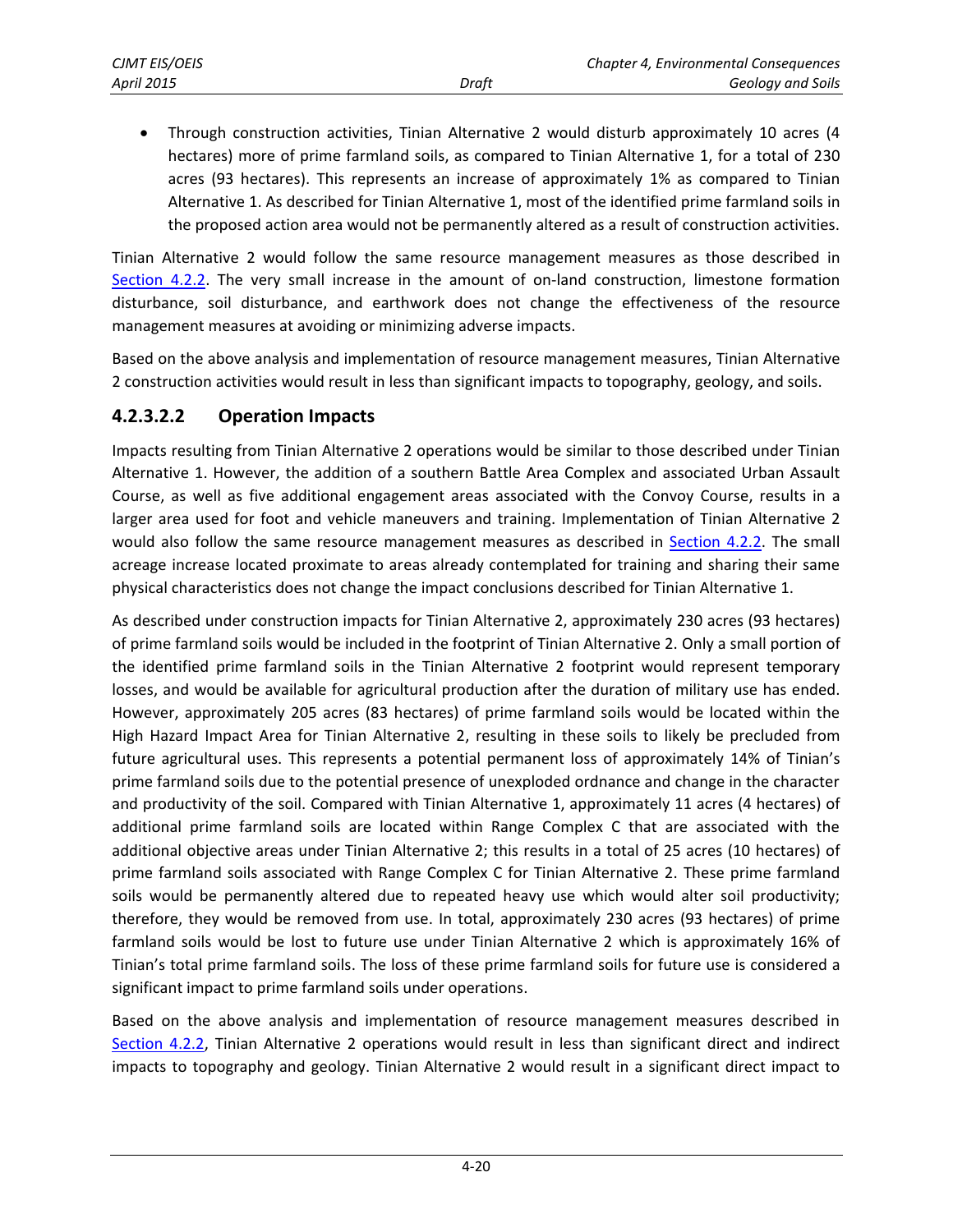prime farmland soils due to the permanent loss of 16% of Tinian's prime farmland soils within the Military Lease Area.

## **4.2.3.3 Tinian Alternative 3**

### **4.2.3.3.1 Construction Impacts**

Construction impacts for Tinian Alternative 3 would be similar to those described under [Section 4.2.3.1,](#page-2-0) *Tinian Alternative 1*. Appendix F, *Geology and Soils Technical Memo*, provides a characterization of the topographic, geologic, and soil disturbances that could occur as a result of construction activities under Tinian Alternative 3. [Table 4.2-3](#page-18-0) provides a summary of the ground disturbance, slope, geologic units, soil conditions, prime farmland soils, and geologic hazards associated with construction under Tinian Alternative 3. [Figure 4.2-2](#page-8-0) depicts the differences in ground disturbance between Tinian Alternative 1 and Tinian Alternative 3.

Impacts resulting from Tinian Alternative 3 construction activities would be similar to those described for Tinian Alternative 1 with the following exceptions:

- Slightly more on-land construction would take place for Alternative 3 as compared with Alternative 1 because Alternative 3 would include the southern Battle Area Complex and five additional engagement areas associated with the Convoy Course; however, it would not include the northern Battle Area Complex and thus impact less acreage than Tinian Alternative 2 which has two Battle Area Complexes. Tinian Alternative 3 would disturb approximately 101 acres (41 hectares) or about 5% more than Tinian Alternative 1 for an approximate total of 2,002 acres (811 hectares).
- The impervious surface areas that would be constructed for the port improvements, base camp, Munitions Storage Area, airport improvements, and training and support facilities for Tinian Alternative 3 would comprise a total of approximately 763 acres (309 hectares) or approximately 15% more impervious surface than Tinian Alternative 1, approximately 4% of the total land area within the Military Lease Area*.* The additional impervious surfaces associated with Tinian Alternative 3 that are not part of Tinian Alternative 1 are located in the Convoy Course engagement areas which would become impervious as a result of repeated use.
- Through construction activities, Tinian Alternative 3 would disturb approximately 93 acres (38 hectares) more of limestone formations than Tinian Alternative 1 for a total 1,656 acres (670 hectares). This represents a 0.5% increase in disturbance of these formations as compared to Tinian Alternative 1 for a total of 7% disturbance of these formations across Tinian.
- Through construction activities, Tinian Alternative 3 would temporarily disturb approximately 10 acres (4 hectares) more prime farmland soil, as compared to Tinian Alternative 1, for a total of 230 acres (93 hectares). This represents an increase of approximately 1% compared to Tinian Alternative 1 and represents 16% of the total prime farmland soils across Tinian.

Tinian Alternative 3 would follow the same resource management measures as those described in [Section 4.2.2.](#page-14-0) The very small difference in the amount of on-land construction, limestone formation disturbance, soil disturbance, and earthwork would not change the effectiveness of the resource management measures at avoiding or minimizing adverse impacts.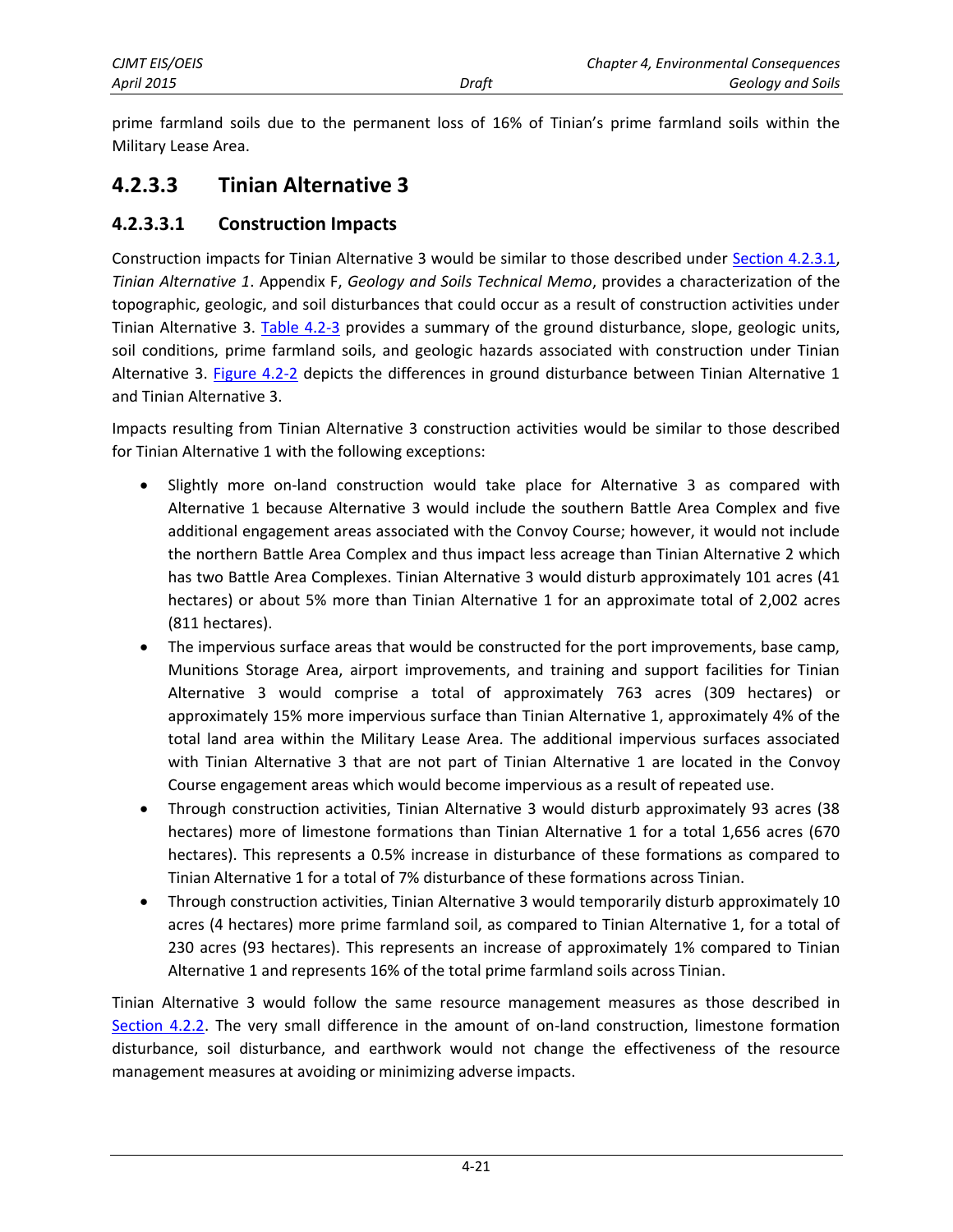#### **Table 4.2-3. Summary of Ground Disturbance, Slope, Geologic Units, Soil Conditions, Prime Farmland Soils, and Geologic Hazards Associated with Construction Under Tinian Alternative 3**

<span id="page-18-0"></span>

| <b>Description</b>                                                                                                          | <b>Approximate</b><br><b>Area of Ground</b><br><b>Disturbance</b><br>(acres) | Approximate<br><b>Newly Created</b><br><b>Impervious</b><br><b>Surface (acres)</b> | <b>Elevation</b><br>(feet) | <b>Slope</b>    | <b>Geologic</b><br><b>Units</b>                                            | <b>Soil Conditions</b>                                           | <b>Approximate Prime</b><br><b>Farmland Soils<sup>1</sup> in</b><br>acres | <b>Geologic Hazards</b>                                    |
|-----------------------------------------------------------------------------------------------------------------------------|------------------------------------------------------------------------------|------------------------------------------------------------------------------------|----------------------------|-----------------|----------------------------------------------------------------------------|------------------------------------------------------------------|---------------------------------------------------------------------------|------------------------------------------------------------|
| Port<br>Improvements<br>(Same as<br>Alternative 1)                                                                          | 5                                                                            | 5                                                                                  | 0 to 33                    | $<$ 1% to<br>2% | Mariana<br>Limestone                                                       | Slow runoff;<br>Slight erosion<br>factor                         | None                                                                      | Potential for<br>liquefaction and<br>tsunami<br>inundation |
| Airfield<br>Improvements<br>(Same as<br>Alternative 1)                                                                      | 41                                                                           | 41                                                                                 | 243 to<br>270              | $<1\%$          | Mariana<br>Limestone                                                       | Slow runoff;<br>Slight erosion<br>factor                         | None                                                                      | <b>Fault lines</b>                                         |
| <b>Base Camp</b><br>(Same as<br>Alternative 1)                                                                              | 257                                                                          | 30                                                                                 | 254 to<br>279              | 1%              | Mariana<br>Limestone                                                       | Slow runoff;<br>Slight erosion<br>factor                         | None                                                                      | <b>Fault lines</b>                                         |
| <b>Munitions</b><br>Storage Area<br>(Same as<br>Alternative 1)                                                              | 38                                                                           | 8                                                                                  | 235 to<br>259              | 1%              | Mariana<br>Limestone                                                       | Slow runoff;<br>slight erosion<br>factor                         | None                                                                      | None                                                       |
| Road<br>Improvements<br>(includes<br><b>Tracked Driver</b><br><b>Vehicle Drivers</b><br>Course and the<br>Convoy<br>Course) | 295                                                                          | 295                                                                                | 0 to 314                   | Variable        | Mariana<br>Limestone,<br>Tagpochau<br>Limestone,<br>Tinian<br>Pyroclastics | Slow to rapid<br>runoff; slight to<br>severe erosion<br>factors  | None                                                                      | <b>Fault lines</b>                                         |
| Range<br>Complex A<br>(Same as<br>Alternative 1)                                                                            | 527                                                                          | 0                                                                                  | 145 to<br>285              | Variable        | Mariana<br>Limestone,<br>Tagpochau<br>Limestone,<br>Tinian<br>Pyroclastics | Slow to medium<br>runoff; slight to<br>medium erosion<br>factors | 205                                                                       | <b>Fault lines</b>                                         |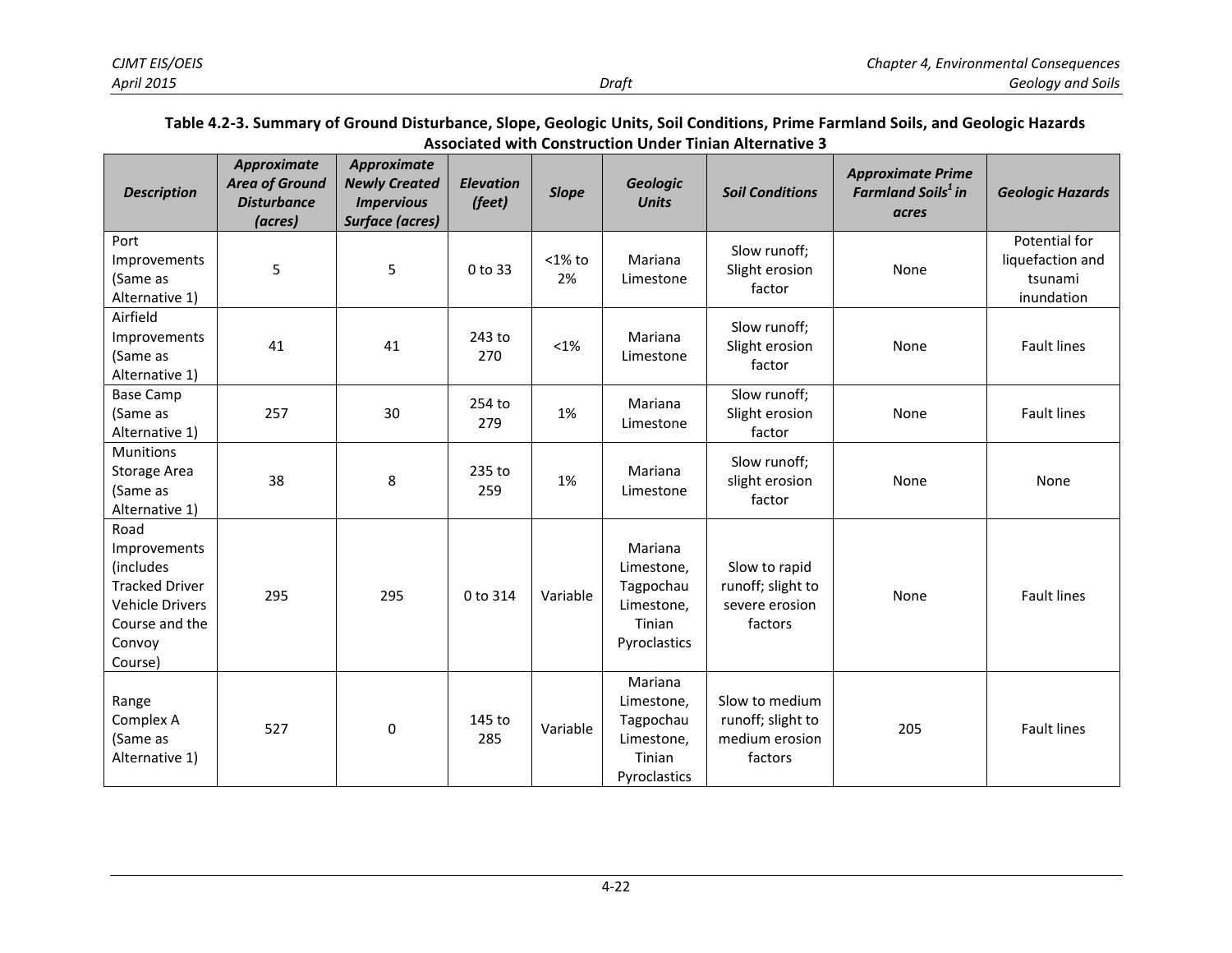#### **Table 4.2-3. Summary of Ground Disturbance, Slope, Geologic Units, Soil Conditions, Prime Farmland Soils, and Geologic Hazards Associated with Construction Under Tinian Alternative 3**

| <b>Description</b>                                                                                                                                      | <b>Approximate</b><br><b>Area of Ground</b><br><b>Disturbance</b><br>(acres) | Approximate<br><b>Newly Created</b><br><b>Impervious</b><br><b>Surface (acres)</b> | <b>Elevation</b><br>(feet) | <b>Slope</b>    | <b>Geologic</b><br><b>Units</b>                                                                                  | <b>Soil Conditions</b>                                                            | <b>Approximate Prime</b><br><b>Farmland Soils<sup>1</sup> in</b><br>acres | <b>Geologic Hazards</b>                |
|---------------------------------------------------------------------------------------------------------------------------------------------------------|------------------------------------------------------------------------------|------------------------------------------------------------------------------------|----------------------------|-----------------|------------------------------------------------------------------------------------------------------------------|-----------------------------------------------------------------------------------|---------------------------------------------------------------------------|----------------------------------------|
| Range<br>Complex B<br>(Same as<br>Alternative 1)                                                                                                        | 47                                                                           | 47                                                                                 | 125 to<br>290              | $1\%$ to<br>11% | Mariana<br>Limestone                                                                                             | Ponded, very<br>slow, to medium<br>runoff; slight to<br>medium erosion<br>factors | None                                                                      | <b>Fault lines</b>                     |
| Range<br>Complex C<br>(Same as<br>Alternative 2)                                                                                                        | 157                                                                          | 157                                                                                | 85 to 310                  | $1\%$ to<br>11% | Mariana<br>Limestone                                                                                             | Slow to rapid<br>runoff; slight to<br>severe erosion<br>factors                   | 25                                                                        | <b>Fault lines</b>                     |
| Range<br>Complex D                                                                                                                                      | 453                                                                          | 0                                                                                  | 35 to 115                  | $1\%$ to<br>9%  | Mariana<br>Limestone                                                                                             | Slow to rapid<br>runoff; slight to<br>severe erosion<br>factors                   | None                                                                      | <b>Fault lines</b>                     |
| Military Lease<br>Area-wide<br><b>Training</b><br><b>Facilities</b><br>(includes<br>Convoy Course<br>engagement<br>areas)<br>(Same as<br>Alternative 2) | 180                                                                          | 180                                                                                | Variable                   | Variable        | Beach<br>Deposits,<br>Alluvium,<br>Colluvium,<br>Marsh,<br>Mariana<br>Limestone<br>and<br>Tagpochau<br>Limestone | Slow to rapid<br>runoff; slight to<br>severe erosion<br>factors                   | None                                                                      | <b>Fault lines</b>                     |
| Amphibious<br><b>Training Area</b><br>(Same as<br>Alternative 1)                                                                                        | 3                                                                            | $\mathbf 0$                                                                        | 0 to 15                    | 5% to<br>15%    | Beach<br><b>Deposits</b>                                                                                         | Slow runoff;<br>slight to severe<br>erosion factors                               | None                                                                      | Potential for<br>tsunami<br>inundation |
| <b>Total</b>                                                                                                                                            | 2,003                                                                        | 763                                                                                | $\overline{\phantom{a}}$   | -               | $\blacksquare$                                                                                                   | $\blacksquare$                                                                    | 230                                                                       |                                        |

*Notes:* <sup>1</sup> Prime farmland soils identified within the footprint of the facility.

Operational footprint is the same as construction footprint, except where noted otherwise.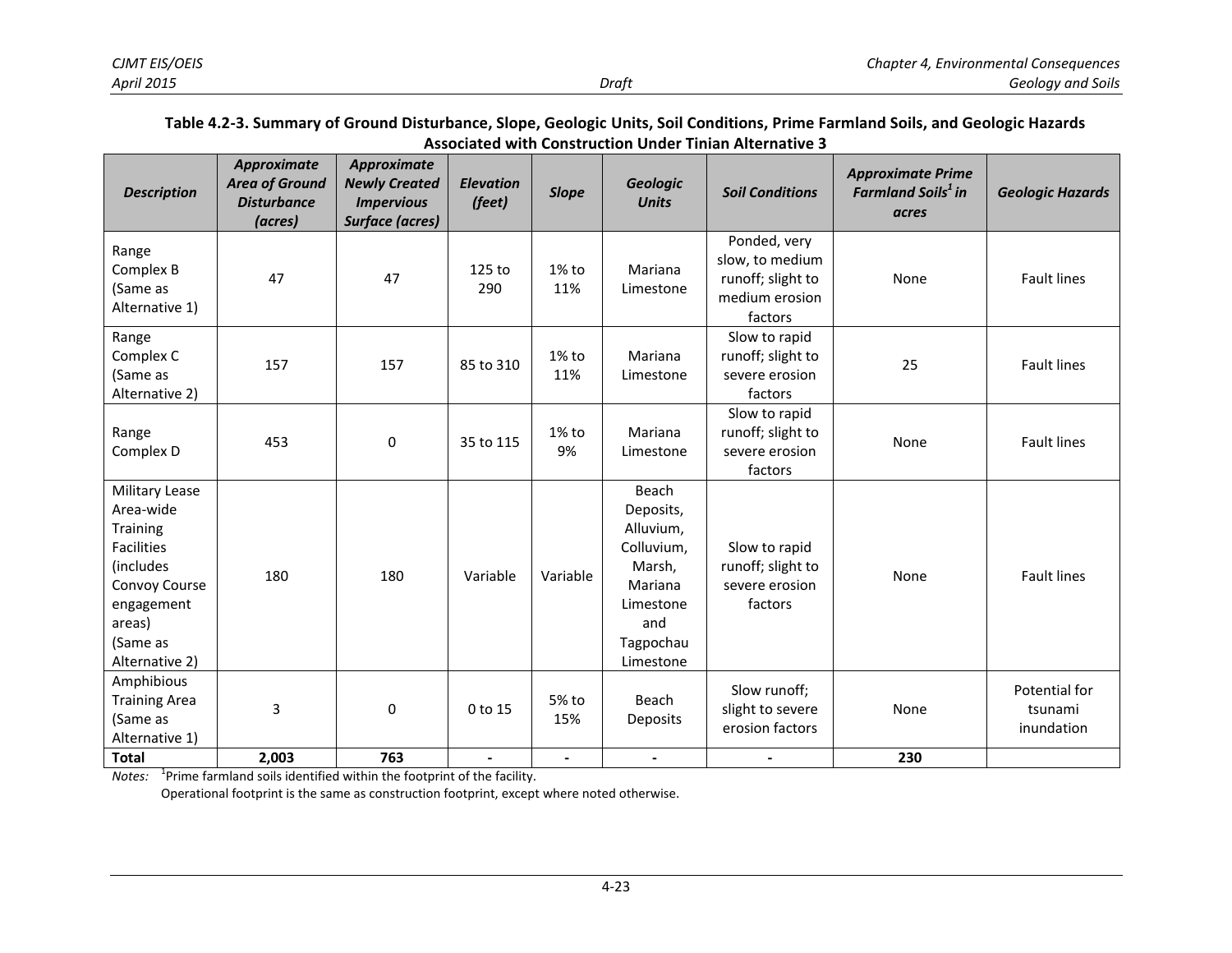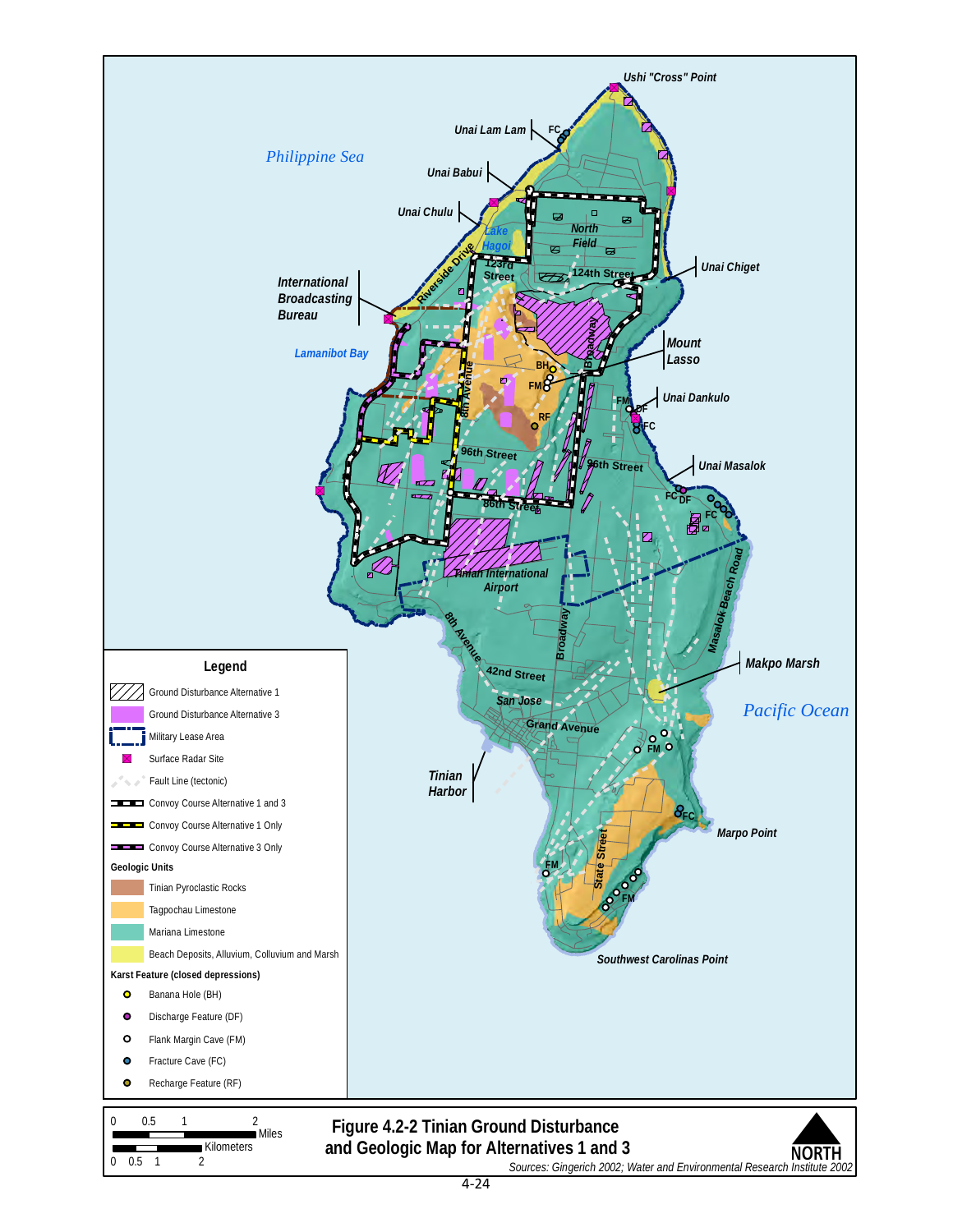| CJMT EIS/OEIS |       | Chapter 4, Environmental Consequences |
|---------------|-------|---------------------------------------|
| April 2015    | Draft | Geology and Soils                     |

Based on the above analysis and the implementation of resource management measures, construction under Tinian Alternative 3 would result in less than significant impacts to topography, geology, and soils.

### **4.2.3.3.2 Operation Impacts**

Impacts resulting from Tinian Alternative 3 operations would be similar to those described under Tinian Alternative 1. Tinian Alternative 3 would also follow the same resource management measures as described in [Section 4.2.2.](#page-1-0) The only difference is that operational activities would take place over a slightly larger area for Tinian Alternative 3 as compared with Tinian Alternative 1. The small acreage increase located proximate to areas already contemplated for training and sharing their same physical characteristics does not change the impact conclusions described for Tinian Alternative 1.

As described under construction impacts for Tinian Alternative 3, approximately 230 acres (96 hectares) of prime farmland soils would be included in the footprint of Tinian Alternative 3. Only a small portion of the identified prime farmland soils in the Tinian Alternative 3 footprint would represent temporary losses, and would be available for agricultural production after the duration of military use has ended. However, approximately 205 acres (83 hectares) of prime farmland soils would be located within the High Hazard Impact Area for Tinian Alternative 3, resulting in these soils to likely be precluded from future agricultural uses. Compared with Tinian Alternative 1, approximately 11 acres (4 hectares) of additional prime farmland soils are located within Range Complex C that are associated with the additional objective areas under Tinian Alternative 3; this results in a total of 25 acres (10 hectares) of prime farmland soils associated with Range Complex C for Tinian Alternative 3. These prime farmland soils will be permanently altered due to repeated heavy use which would alter soil productivity; therefore, they would be removed from use. In total, approximately 230 acres (93 hectares) of prime farmland soils would be lost to future use under Tinian Alternative 3 which is approximately 16% of Tinian's total prime farmland soils. The loss of these prime farmland soils for future use is considered a significant impact to prime farmland soils under operations.

Based on the above analysis, Tinian Alternative 3 operations would result in less than significant direct and indirect impacts to topography and geology. Tinian Alternative 3 operations would result in a significant direct impact to prime farmland soils due to the permanent loss of 16% of Tinian's prime farmland soils within the Military Lease Area.

## **4.2.3.4 Tinian No-Action Alternative**

Activities during the periodic military non-live-fire training exercises on Tinian in the Military Lease Area would have short-term and minor effects on geology and soils due to vehicle and troop movements. The military operations on the four ranges proposed in the 2010 Record of Decision in the Guam and CNMI Military Relocation EIS (DoN 2010b) would not significantly change the topography, effect geologic units, increase the potential for soil erosion and sedimentation, or intensify risks from geologic hazards (see Table 3.2-2; DoN 2010c). Other military training in the Mariana Islands Range Complex does not overlie Tinian's main potable water supply, so soil compaction during training activities would not affect infiltration of surface water into the groundwater (see Table 3.1-2; DoN 2010a and Section 4.3, *Water Resources*). Training activities would not alter the functions of the geologic units or soils. Therefore, the no-action alternative would result in less than significant impacts to geology and soils on Tinian.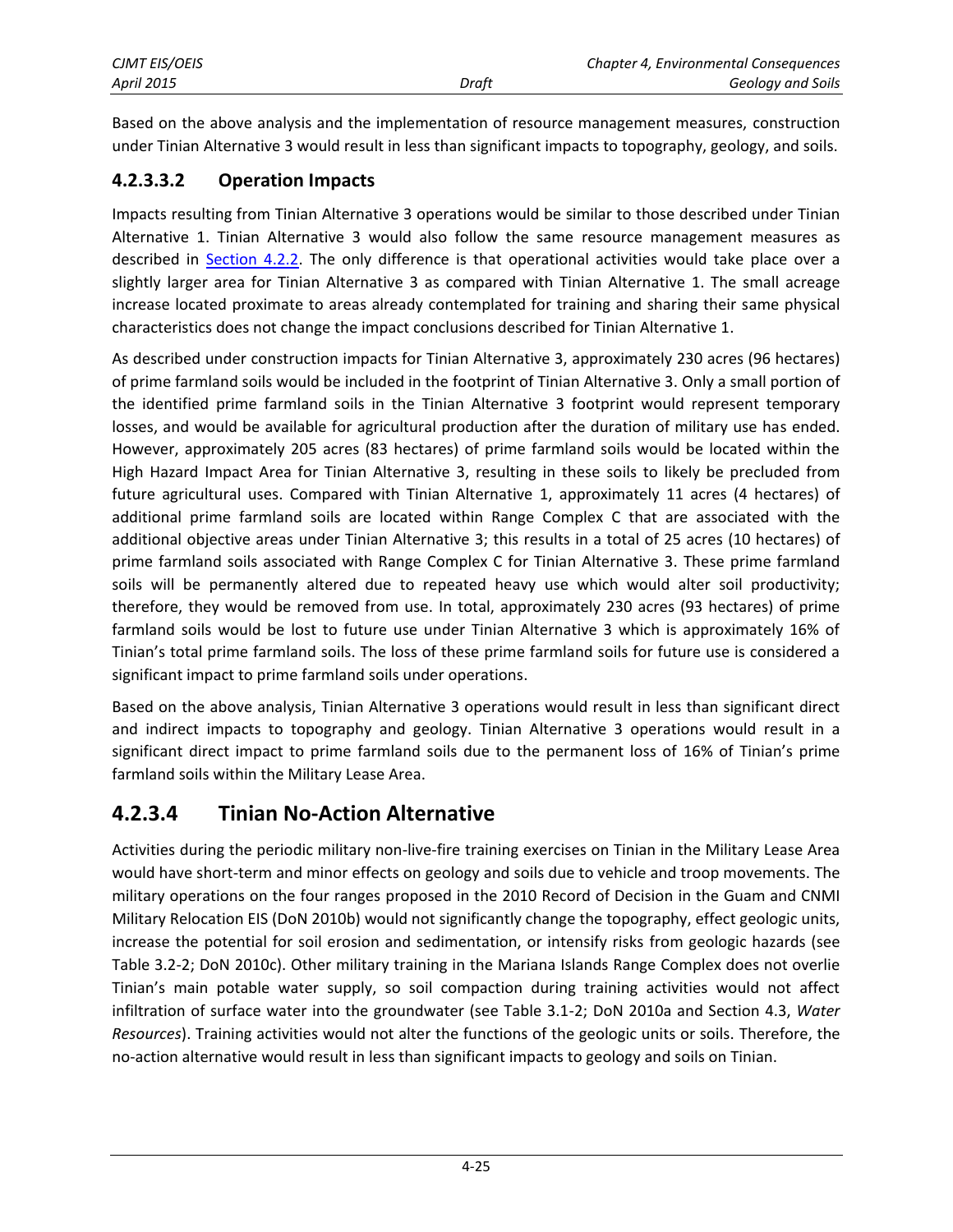## **4.2.3.5 Summary of Impacts for Tinian Alternatives**

[Table 4.2-4](#page-22-0) provides a comparison of the potential impacts to geology and soils resources for the three Tinian alternatives and the no-action alternative.

<span id="page-22-0"></span>

| <b>Resource Area</b>        | <b>Tinian</b><br>(Alternative 1) |                  | <b>Tinian</b><br>(Alternative 2) |                  | <b>Tinian</b><br>(Alternative 3) |                  | <b>No-Action Alternative</b> |                  |  |  |  |
|-----------------------------|----------------------------------|------------------|----------------------------------|------------------|----------------------------------|------------------|------------------------------|------------------|--|--|--|
| <b>Geology and Soils</b>    | <b>Construction</b>              | <b>Operation</b> | <b>Construction</b>              | <b>Operation</b> | <b>Construction</b>              | <b>Operation</b> | <b>Construction</b>          | <b>Operation</b> |  |  |  |
| Topography                  | LSI                              | LSI              | LSI                              | LSI              | LSI                              | LSI              | LSI                          | LSI              |  |  |  |
| Geology                     | LSI                              | LSI              | LSI                              | LSI              | LSI                              | LSI              | LSI                          | LSI              |  |  |  |
| Soils                       | LSI                              | LSI              | LSI                              | LSI              | LSI                              | LSI              | LSI                          | LSI              |  |  |  |
| <b>Prime Farmland Soils</b> | LSI                              | ، ب              | LSI                              | <i>SI</i>        | LSI                              | SI               | LSI                          | LSI              |  |  |  |

#### **Table 4.2-4. Summary of Impacts for Tinian Alternatives**

*Legend*: *LSI* = less than significant impact; *SI* = significant impact. Shading is used to highlight the significant impacts.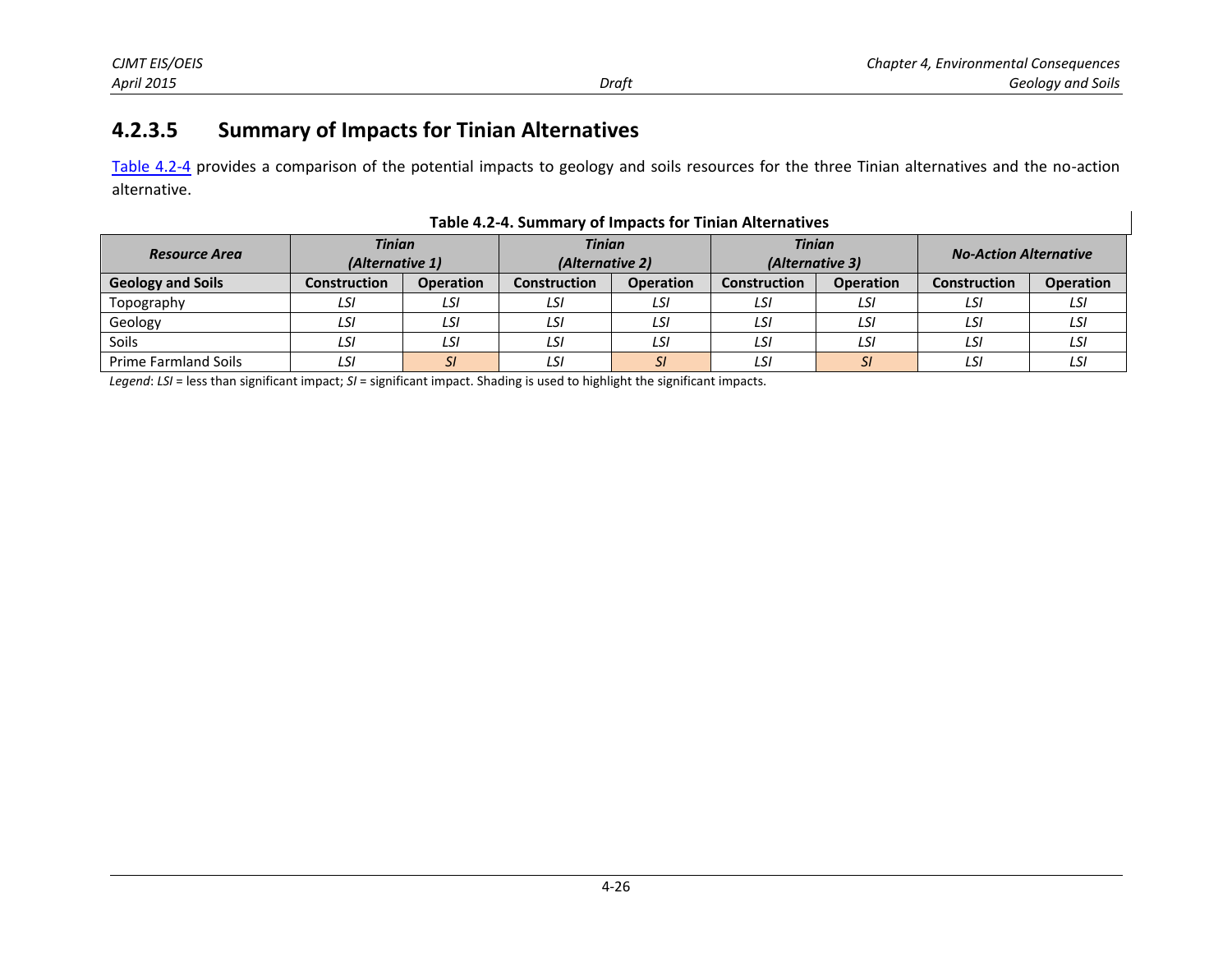## **4.2.4 Pagan**

## **4.2.4.1 Pagan Alternative 1**

### **4.2.4.1.1 Construction Impacts**

Proposed development and construction activities associated with Pagan Alternative 1 would involve approximately 764 acres (310 hectares) of ground disturbance as described below. The discussion of construction impacts for Pagan Alternative 1 is divided into three parts: (1) Topography; (2) Geology; and (3) Soils. [Table 4.2-5](#page-24-0) provides a summary of the ground disturbance, newly created impervious surface, elevation, slope, geologic units, and geologic hazards under Pagan Alternative 1. The discussion of construction period impacts to topography, geology, and soils is provided in the section below.

### **4.2.4.1.1.1 Topography**

Construction of the training and support facilities, military training trails, and related infrastructure associated with Pagan Alternative 1 would include clearing, grubbing, and grading; excavating (cut); and filling. Appendix F, *Geology and Soils Technical Memo*, summarizes the areas of ground disturbance.

Potential slope instability and changes to surface drainage resulting from the changes to the existing slopes would be avoided or minimized by using resource management measures identified in [Section](#page-1-0)  [4.2.2](#page-1-0) and described in Appendix D, *Best Management Practices*. The following paragraphs generally describe the topographic disturbances associated with Pagan Alternative 1.

**Airfield Clear Zone.** Approximately 484 acres (196 hectares) would require 100% vegetation clearance to 6 inches (15 centimeters) in height in order to create an airfield clear zone around the 41-acre (17 hectare) expeditionary airfield. It would also encompass the 42-acre (17-hectare) expeditionary base camp/bivouac area. The ground disturbance for these facilities is described below.

- Grading and removal of lava rock (basalt) at the airfield (approximately 41 acres [17 hectares]). Construction methods used to remove the lava rock would include use of explosive charges to discretely break apart the lava rock into manageable pieces. Heavy equipment would be used to remove the rock materials for use as gravel and fill materials at other locations. Approximately 615,000 cubic yards (470,000 cubic meters) of lava rock would be removed under the construction activities associated with the airfield.
- Grading and vegetation clearance the expeditionary base camp/bivouac area (approximately 42 acres [17 hectares]).
- Construction of a concrete berm and pad for the Forward Arming and Refueling Point and a concrete pad for the Hot Cargo Pad would be completed.

**Military Training Trails.** Approximately 22 miles (35 kilometers) of existing all-terrain vehicle trails would be widened, cleared, and graded only where necessary to create 14-foot (4-meter)-wide military training trails (approximately 39 acres [16 hectares]) to accommodate vehicle traffic.

Some training facilities would have a reduced infiltration rate due to the compaction associated with the proposed training activity and may contribute to increased stormwater flows. Therefore, as a conservative estimate, these areas are included in construction impacts as impervious surface.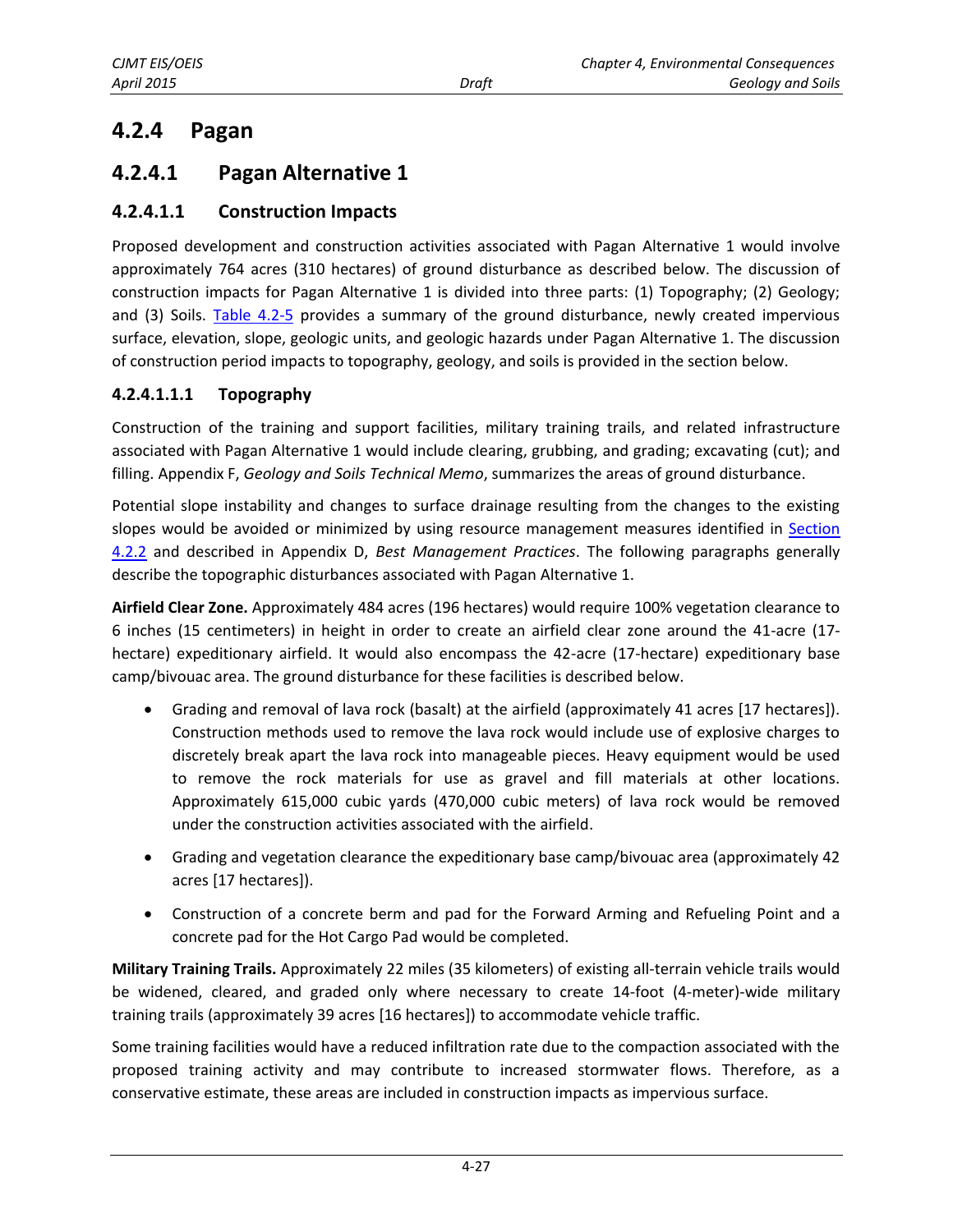<span id="page-24-0"></span>

| <b>Description</b>     | Approximate<br><b>Area of Ground</b><br><b>Disturbance</b><br>(acres) | Approximate<br><b>Newly Created</b><br><b>Impervious</b><br><b>Surface (acres)</b> | <b>Elevation</b><br>(feet) | <b>Slope</b> | <b>Geologic Units</b>          | <b>Geologic Hazards</b>         |
|------------------------|-----------------------------------------------------------------------|------------------------------------------------------------------------------------|----------------------------|--------------|--------------------------------|---------------------------------|
| Expeditionary          |                                                                       |                                                                                    |                            |              | Sedimentary                    | Potential for                   |
| Base Camp/             | 42                                                                    | 42                                                                                 | $0$ to $200$               | $<$ 1% to    | Deposits and                   | seismic activity                |
| <b>Bivouac Area</b>    |                                                                       |                                                                                    |                            | 5%           | volcanic rocks                 | and tsunami                     |
|                        |                                                                       |                                                                                    |                            |              | (lava and ash)                 | inundation                      |
|                        |                                                                       |                                                                                    |                            |              | Sedimentary                    | Potential for                   |
| Airfield               | 41                                                                    | 41                                                                                 | 0 to 200                   | $<$ 1% to    | Deposits and                   | seismic activity                |
|                        |                                                                       |                                                                                    |                            | 5%           | volcanic rocks                 | and tsunami                     |
|                        |                                                                       |                                                                                    |                            |              | (lava and ash)                 | inundation                      |
|                        |                                                                       |                                                                                    |                            |              | Sedimentary                    | Potential for                   |
| Military               | 37                                                                    | 37                                                                                 | 0 to 400                   | $<$ 1% to    | Deposits and<br>volcanic rocks | seismic activity                |
| <b>Training Trails</b> |                                                                       |                                                                                    |                            | >31%         |                                | and tsunami                     |
| Unpaved route          |                                                                       |                                                                                    |                            |              | (lava and ash)                 | inundation                      |
| between the            |                                                                       |                                                                                    |                            |              | Sedimentary                    | Potential for                   |
| Airfield and the       | $\overline{7}$                                                        | $\overline{7}$                                                                     | 0 to 250                   | $<$ 1% to    | Deposits and                   | seismic activity                |
| <b>Munitions</b>       |                                                                       |                                                                                    |                            | 5%           | volcanic rocks                 | and tsunami                     |
| Storage Area           |                                                                       |                                                                                    |                            |              | (lava and ash)                 | inundation                      |
|                        |                                                                       |                                                                                    |                            |              | Sedimentary                    | Potential for                   |
| Unpaved                | $\mathbf 2$                                                           | $\mathbf 2$                                                                        | 0 to 400                   | Variable     | Deposits and                   | seismic activity                |
| <b>Access Roads</b>    |                                                                       |                                                                                    |                            |              | volcanic rocks                 | and tsunami                     |
|                        |                                                                       |                                                                                    |                            |              | (lava and ash)                 | inundation                      |
|                        |                                                                       |                                                                                    |                            |              | Sedimentary                    | Potential for                   |
| <b>Munitions</b>       | 35                                                                    | 10                                                                                 | 25 to 100                  | $< 1\%$      | Deposits and                   | seismic activity                |
| <b>Storage Area</b>    |                                                                       |                                                                                    |                            |              | volcanic rocks                 | and tsunami                     |
|                        |                                                                       |                                                                                    |                            |              | (lava and ash)                 | inundation                      |
|                        |                                                                       |                                                                                    |                            |              | Sedimentary                    | Potential for                   |
| North Range            | 216                                                                   | 216                                                                                | 0 to 400                   | <0% to       | Deposits and                   | seismic activity                |
| Complex                |                                                                       |                                                                                    |                            | 31%          | volcanic rocks                 | and tsunami                     |
|                        |                                                                       |                                                                                    |                            |              | (lava and ash)                 | inundation                      |
| Northern High          |                                                                       |                                                                                    |                            |              | Sedimentary                    | Potential for                   |
| Hazard Impact          | 319                                                                   | $\mathbf 0$                                                                        | 0 <sub>to</sub>            | $<$ 1% to    | Deposits and                   | seismic activity                |
| <b>Target Areas</b>    |                                                                       |                                                                                    | 1,870                      | 5%           | volcanic rocks                 | and tsunami                     |
| (Mount Pagan)          |                                                                       |                                                                                    |                            |              | (lava and ash)                 | inundation                      |
| Isthmus High           |                                                                       |                                                                                    |                            |              | Sedimentary                    | Potential for                   |
| Hazard Impact          | 64                                                                    | $\mathbf 0$                                                                        | 0 <sub>to</sub>            | $<$ 1 to     | Deposits and<br>volcanic rocks | seismic activity<br>and tsunami |
| <b>Target Area</b>     |                                                                       |                                                                                    | 1,700                      | $31 + \%$    | (lava and ash)                 | inundation                      |
|                        |                                                                       |                                                                                    |                            |              |                                |                                 |

#### **Table 4.2-5. Summary of Ground Disturbance, Slope, Geologic Units and Geologic Hazards Associated with Construction under Pagan Alternative 1**

*Note:* Operational footprint is the same as construction footprint, except where noted otherwise.

**Total 764 355 - - - -**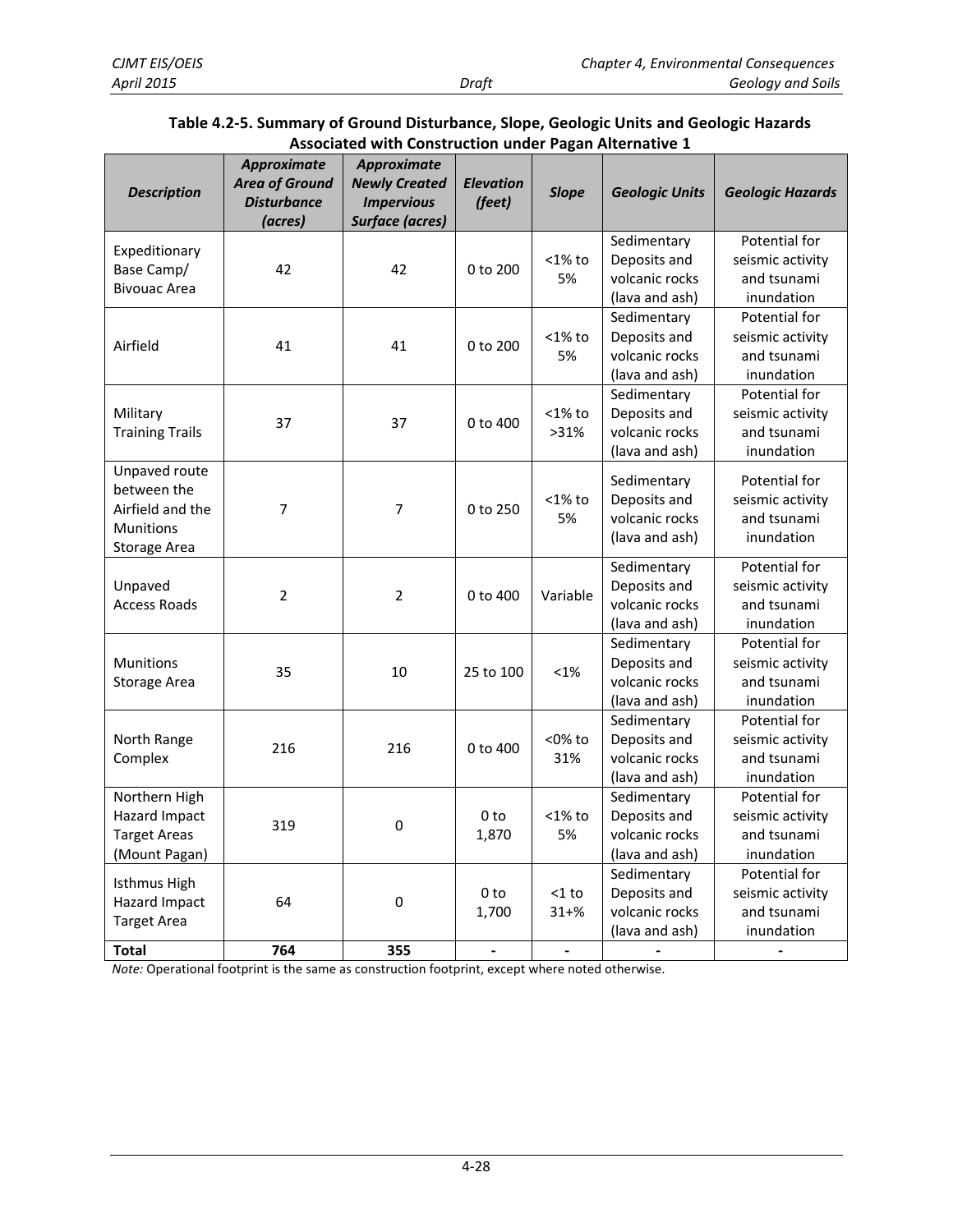**Munitions Storage Area.** Grading and clearing for a Munitions Storage Area would be completed (approximately 10 acres [4 hectares]) and concrete pads and fencing would be constructed. Unpaved gravel access routes between the Munitions Storage Area and the airfield would be cleared and graded (10 acres [4 hectares]). Total ground disturbance during the construction phase would be 35 acres (14 hectares).

**North Range Complex.** Training facilities within the North Range Complex including Landing Zones, Field Artillery Indirect Fire Range and Mortar Range firing positions, and a Field Artillery Direct Fire Range firing position (216 acres [88 hectares]) would be cleared and graded.

In addition, approximately 319 acres (130 hectares) inside the northern High Hazard Impact Area have been identified for target placement. Targets are generally located in relatively flat (10-20% slopes), sparsely vegetated areas of barren lava flow which would not require grading or clearing. However, two target placements are located in areas with forest vegetation which would require some vegetation clearance. The target boxes are assumed to be pervious surfaces.

Approximately 64 acres (26 hectares) inside the isthmus High Hazard Impact Area would be cleared for target placement and firebreaks. The target area is located across a section of the isthmus with an average slope of 23%. The target boxes are assumed to be pervious surfaces.

**South Range Complex.** The South Range Complex would not require any construction footprint.

Impacts resulting from changes to topography (e.g., slope instability and alteration of surface drainage patterns) could occur when excavation and fill activities take place to form level surfaces for RTA facilities and military training trails. Although the overall Pagan Alternative 1 construction footprint encompasses different elevations across the northern part of the island (see Chapter 2, *Proposed Action and Alternatives*, Figure 2.5-6), most of the earth work would occur in areas of modest elevation changes. The most extensive construction with potential for impacts to topography would be associated with the improvements for the airfield and expeditionary base camp/bivouac area. However, this work would take place on the surface of the near-level existing grass airfield. The removal of the lava from the airfield footprint would require a substantial change in topography in a limited area (i.e., on the airfield); however, no substantial grade changes (e.g., excavation of steep hills or fill of canyons) would be required within the expeditionary base camp/bivouac area. For this reason, moderate changes in grade are anticipated to provide a buildable surface for improving the airfield and constructing the expeditionary base camp/bivouac area under Pagan Alternative 1.

Resource management measures would be used to minimize any potential slope instability and changes to surface drainage. As described in Section 2.5.1.1, construction would occur in short phases over an 8 to 10 year period, which would reduce the amount of soil disturbance and erosion that would occur at any given time, allowing vegetation to re-establish and re-stabilize soils in construction-disturbed areas.

Construction outside of the expeditionary base camp and airfield for the Pagan Alternative 1 would be very limited and localized to specific components (e.g., firing points and targets) within the High Hazard Impact Areas and Live-Fire Maneuver Area and military training trails. In the small areas where construction would involve levelling/filling steeper natural slopes, impacts to slope stability would be avoided or minimized by using resource management measures described in [Section 4.2.2.](#page-1-0) Construction activities associated with Pagan Alternative 1 would not involve large-scale cut and fill work in areas of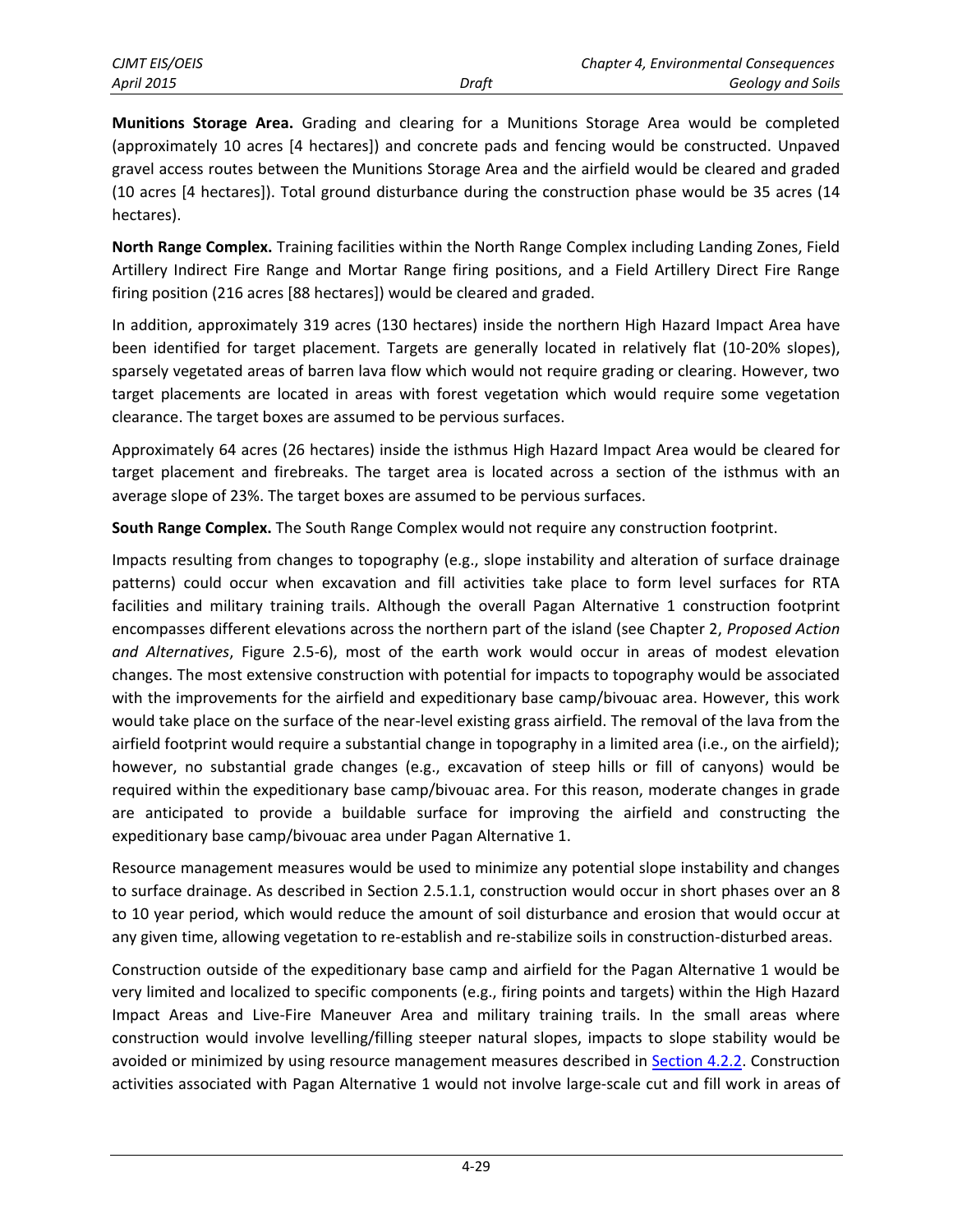major elevation changes and therefore would not substantially alter the surrounding landscape, reducing slope stability, or alter surface drainage patterns.

Based on the analysis presented above and the implementation of resource management measures, Pagan Alternative 1 construction activities would result in less than significant direct and indirect impacts to topography.

#### **4.2.4.1.1.2 Geology**

#### *Geologic Units*

The construction footprint associated with Pagan Alternative 1 is located in an area of lava and ash deposits, with limited portions of the shoreline supporting raised reef deposits. Additionally, there is an estimated 13.1 million tons (11.9 million metric tons) of commercial grade pozzolan, a material used as an additive to strengthen concrete (Ding and Wilson 2007). Construction activities under Pagan Alternative 1 would disturb portions of the pozzolan deposit and other geologic units. However, these disturbances would be limited in aerial extent and most would be temporary, resulting in no loss of function of the geologic unit.

Based on the analysis above and the resource management measures identified in [Section 4.2.2,](#page-1-0) Pagan Alternative 1 construction activities would result in less than significant impacts to geologic units.

#### *Geologic Hazards*

Pagan is located in an active seismic zone and is home to two active volcanos. As a result, in the potential for geologic hazards such as seismic activity (i.e., earthquakes, fault ruptures), volcanic activity, landslides, and potential tsunami inundation exists.

*Seismic Activity*. Seismic activity on Pagan is related to its close proximity to the Mariana Trench subduction zone and volcanic activity on the island. There would be no permanent buildings under the Pagan alternatives and therefore adherence to Unified Facility Criteria recommendations for seismic protection would not apply. Most of the Pagan Alternative 1 footprint is underlain by consolidated volcanic rock that would not be subject to liquefaction in the event of an earthquake. Surface level construction activities would not interfere with these geological processes and would not increase the risk of seismic activity.

*Volcanic Activity*. Construction activities would occur primarily on the northern portion of Pagan, in the immediate vicinity of Mount Pagan, an active volcanic vent. Volcanic activity occurs when there are changes to the density of magma or pressure surrounding magma deep within the earth. Surface level construction activities would not interfere with these geological processes and would not increase the risk of volcanic activity.

*Landslides*. The majority of the proposed construction (i.e., the airfield and expeditionary base camp/bivouac area) would be located on relatively level ground. As such, land-disturbing activities in association with construction of these facilities are not likely to increase the risk of landslides. However, some components of the training and support facilities (e.g., military training trails) would be located in areas of high topographic relief resulting in some potential for slope instability. This potential would be reduced through the use of standard engineering practices. Clearance of targets in the High Hazard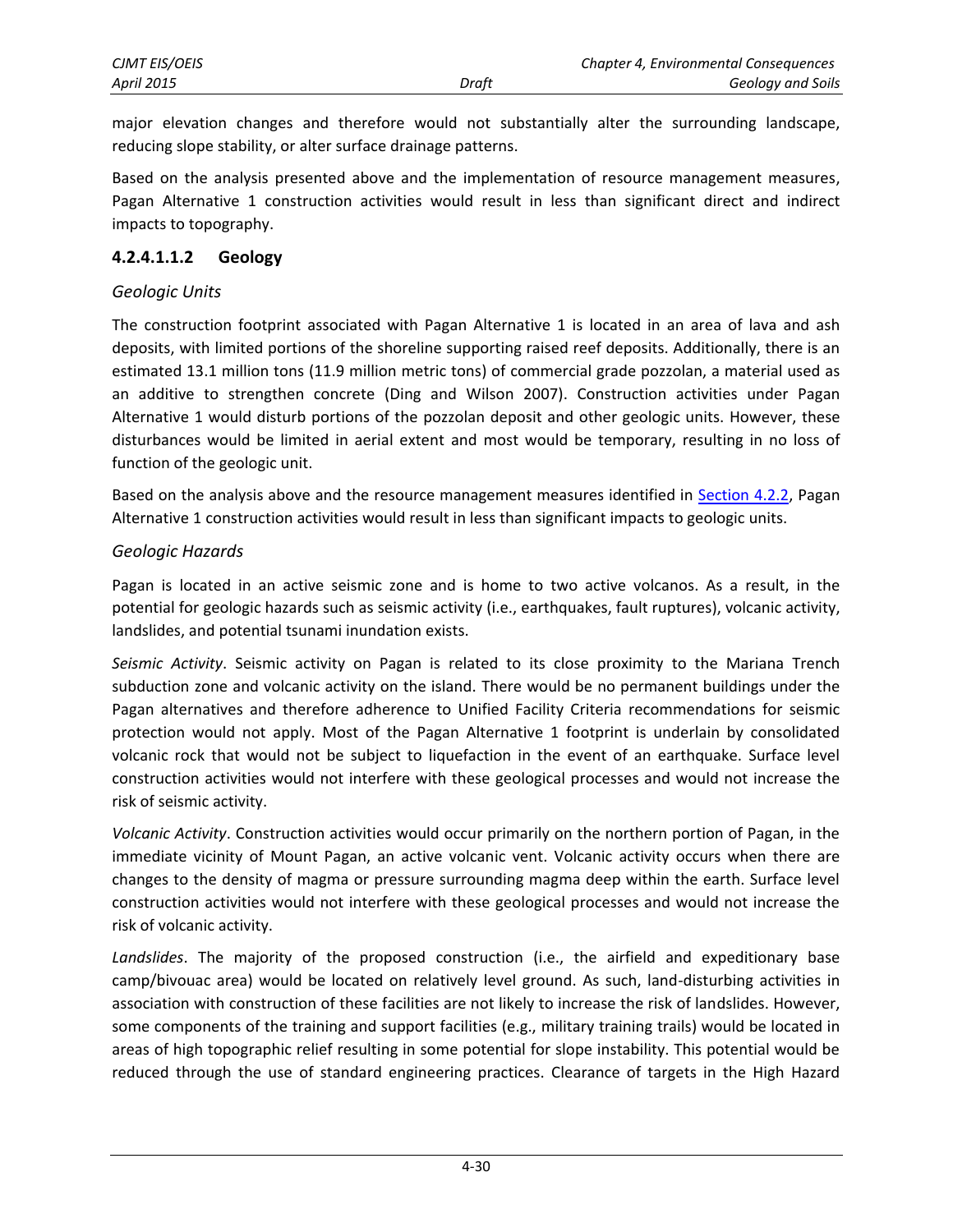Impact Areas would not involve any changes in topography – only vegetation clearance for target placement.

#### *Tsunami Inundation*

Construction activities associated with Pagan Alternative 1 are largely located inland. Construction of military training trails near the coast would not remove a substantial topographic barrier that would increase the likelihood of tsunami inundation.

Pagan Alternative 1 construction activities would not significantly increase the potential for geologic hazards. Therefore, Pagan Alternative 1 would result in less than significant direct and indirect impacts with respect to geologic hazards.

#### **4.2.4.1.1.3 Soils**

As part of construction, approximately 764 acres (310 hectares) would be disturbed under Pagan Alternative 1. Construction and future repeated use for training would result in approximately 355 acres (144 hectares) of newly created impervious surfaces. There is a potential for increased erosion, compaction, and soil loss from physical disturbance caused by construction activity and changes to existing topography. However, project design and construction would incorporate best management practices (see Appendix D, *Best Management Practices*) to minimize erosion as required by CNMI Earthmoving and Erosion Control Regulations, including construction-specific stormwater best management practices. These practices would be implemented to provide erosion and sediment control during the construction period. This would be done by employing on-site measures that would reduce the flow and velocity of stormwater runoff and minimize the transport of soils and sediment off-site, whenever possible. Best management practices would be used in the design and construction of the proposed military training trails. Through compliance with the CNMI Earthmoving and Erosion Control Regulations and implementation of stormwater best management practices, construction activities would not substantially increase the rate of erosion and soil loss under Pagan Alternative 1.

Based on the analysis above and the implementation of resource management measures, Pagan Alternative 1 would result in less than significant direct and indirect impacts to soils.

### **4.2.4.1.2 Operation Impacts**

Under Pagan Alternative 1, use of high explosive munitions (i.e., naval gunfire, ground-based artillery, inert aviation ordnance) in the northern and isthmus High Hazard Impact Areas would impact topography. The use of high-explosive munitions on ground targets in the two High Hazard Impact Areas could trigger localized rockslides/landslides. In the northern High Hazard Impact Area, targets are generally located on relatively flat, sparsely vegetated areas of the lava field, with some exceptions. The target area in the isthmus High Hazard Impact Area would be located across a 64-acre (26-hectare) area on a steep-sloped isthmus (15% slope). Small scale rockslides could occur as a result of high explosive munitions landing in the target area. Outside of the two High Hazard Impact Areas, ongoing training and maintenance activities would not involve alteration of topography other than minor excavation or filling (e.g., repairs to military training trails).

In addition, detonations of high-explosive munitions in the two High Hazard Impact Areas would create munitions impact craters within the upper 6 feet (2 meters) of the underlying geologic unit (Army Corps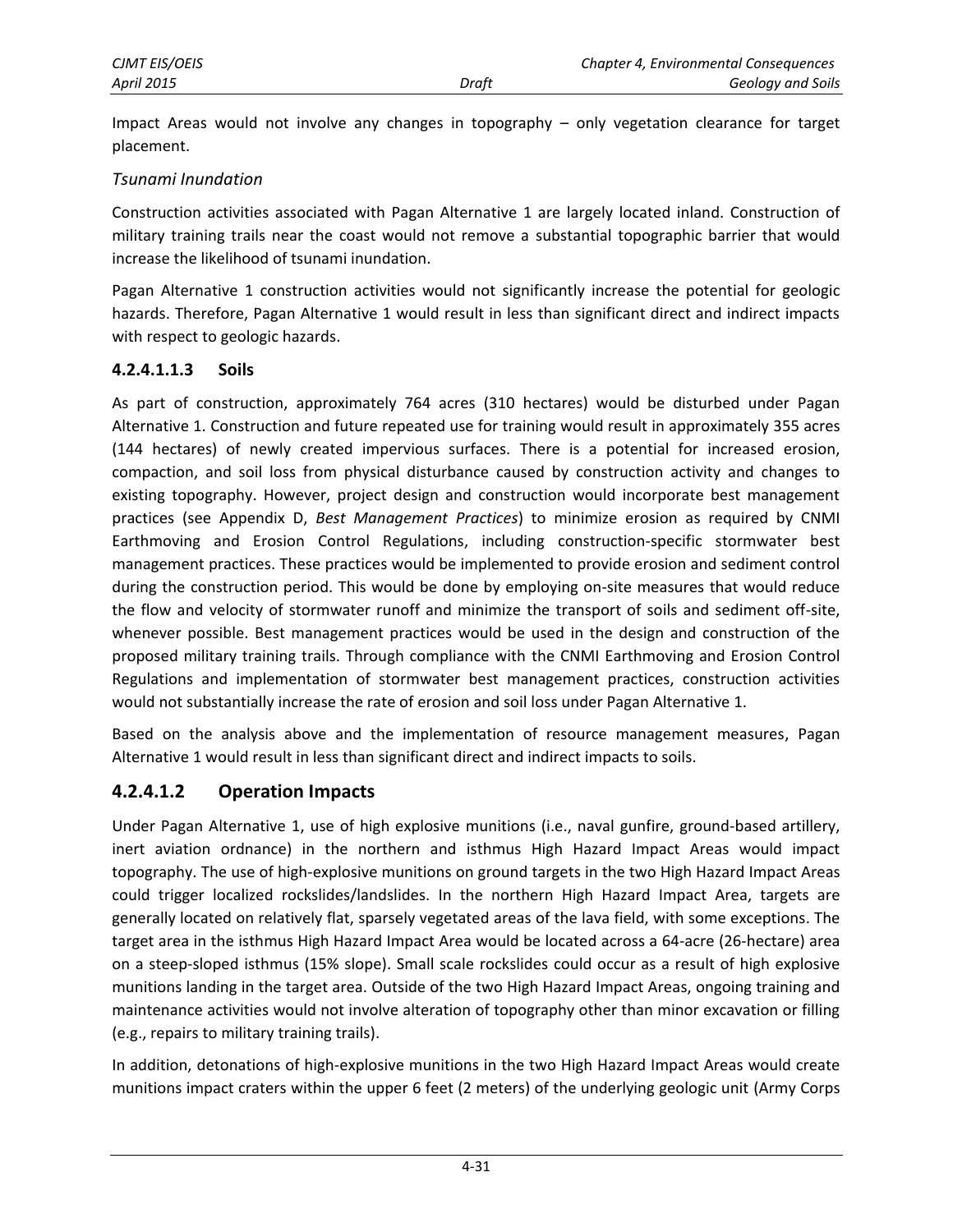of Engineers 1961). These impact craters would be limited to the target areas and would not substantially alter the function of the geologic units.

Most of the Pagan Alternative 1 footprint is underlain by consolidated volcanic rock that would not be subject to liquefaction in the event of an earthquake. In addition, there would not be a change to soil and/or bedrock conditions that would increase vulnerability to seismic activity. Earthquakes are caused by movements of the earth's crust, and originate at distances of tens to hundreds of miles underground. There is no evidence linking earthquake activity with the use of explosives (U.S. Geological Survey 2014).

Impacts to soils would occur as a direct result of training and maintenance activities (e.g., vegetation maintenance, vehicle and foot maneuvers, and ordnance use). The impervious surface areas associated with Pagan Alternative 1 would include approximately 355 acres (144 hectares). The increase of impervious surface would be relatively small compared to the overall land area and would create a minimal increase in runoff as compared with existing conditions. Stormwater management through infrastructure improvements associated with Pagan Alternative 1 would include best management practices to manage the increased runoff from the new impervious surfaces and minimize soil erosion in surrounding areas.

Vehicle and foot maneuver areas in the North Range Complex would be limited to proposed military training trails or areas easily accessible due to relatively flat terrain and lack of vegetation (i.e., barren lava). Maneuver areas in the South Range Complex would be limited to accessible pathways within densely vegetated areas.

Targets would be established over approximately 319 acres (130 hectares) in the northern High Hazard Impact Area. A total of eight targets are proposed in an array around Mount Pagan, three to the northeast and five to the south and southwest. Size of the target areas varies from 5 acres (2 hectares) to 135 acres (55 hectares). Slopes on the target areas range between 5% and 25%. Six of the eight targets would be located on barren ground or barren lava where there would be minimal soil or vegetation cover. However, a total of approximately 91 acres (37 hectares) at two of the proposed high explosive targets would be located in forested areas. Within the northern High Hazard Impact Area stormwater runoff would continue to follow the natural drainage patterns. Soil erosion associated with operations within the northern High Hazard Impact Area is expected to be limited because targets have relatively low slopes and are largely devoid of soil cover (i.e., barren lava field). Best management practices would be utilized in areas that require vegetation clearance to prevent soil erosion during storm events.

A single target area would be established over approximately 64 acres (26 hectares) in the isthmus High Hazard Impact Area. The target area is underlain by weathered volcanic material (i.e., clay material). Soil erosion associated with operations within the isthmus High Hazard Impact Area is expected to be limited because targets are largely devoid of soil cover (i.e., barren lava). Best management practices would be utilized in areas within the isthmus High Hazard Impact Area that require vegetation clearance to prevent soil erosion during storm events. In the isthmus High Hazard Impact Area, stormwater runoff controls would not be practicable due to the steep topography. Although the average slope of the target area within the isthmus High Hazard Impact Area would be approximately 30%, the areas around the plateau are steep; therefore, some localized soil erosion could occur during heavy rainfall events but will not result in significant impacts to soil erosion. Soil-laden stormwater runoff could flow through the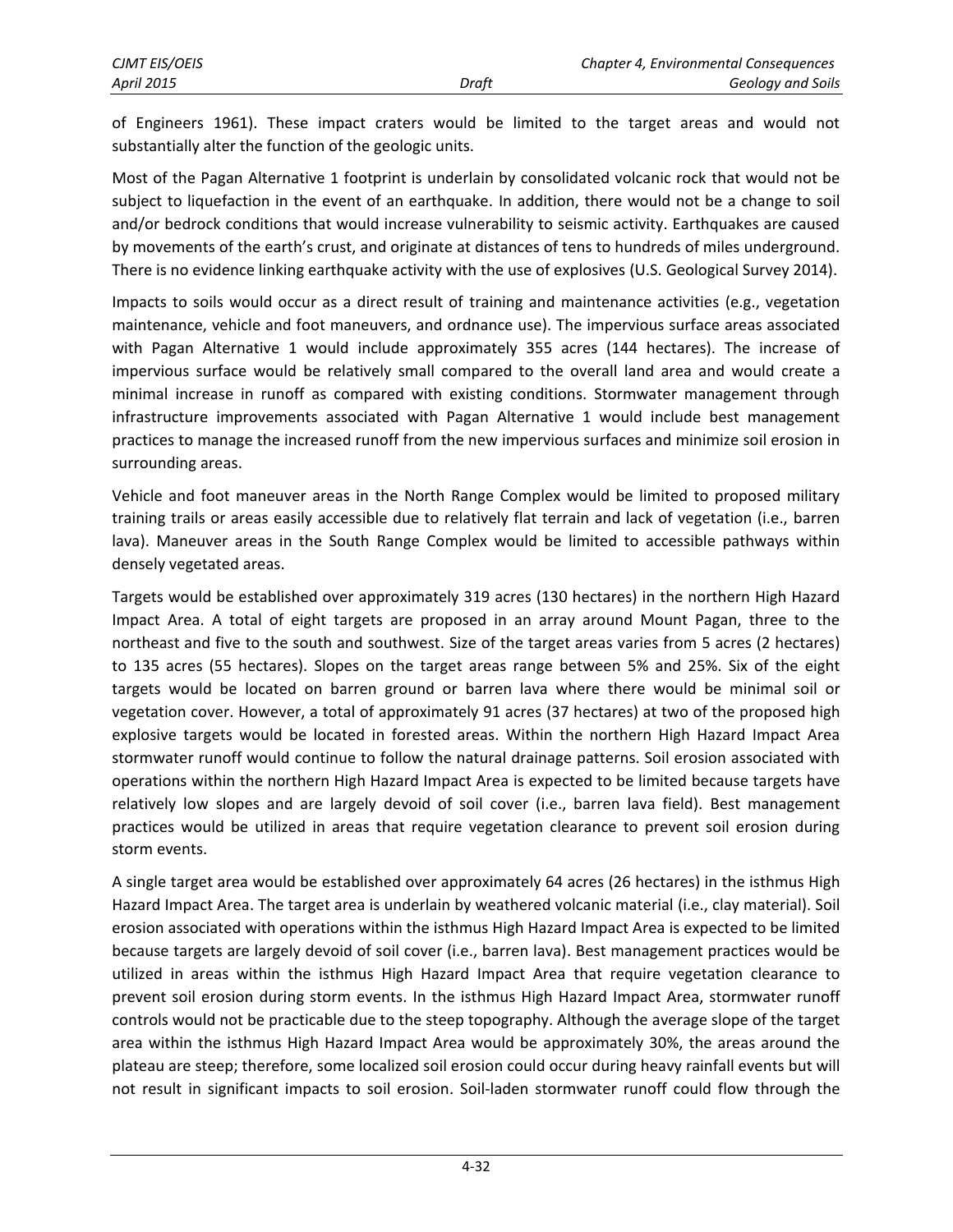vegetation in the cleared area around the targets and eventually into vegetated areas on the steep slopes of the isthmus and into the nearshore waters.

Areas disturbed by operational activities on hillsides would erode much faster than on flat ground, as stormwater runoff would have greater erosive energy as it moves downhill. Soil compaction, disturbance, and movement would be minimized by limiting the use of wheeled and tracked vehicles to established military training trails or accessible open areas and limiting ordnance expenditures to target areas within the established range complexes.

Range Control would be responsible for maintaining support facilities, training facilities, and military training trails. The training and support facilities would be managed in accordance with Marine Corps Order 3550.10, *Policies and Procedures for Range and Training Area Management*, which is designed to ensure safe, efficient, effective, and environmentally sustainable use of ranges (DoN 2005). Procedures would be implemented for managing stormwater; controlling erosion; maintaining vegetation, drainage ways, and turf within the RTA; and restricting vehicle and foot maneuver activities to designated areas. Range military training trails would be maintained to minimize erosion. Vegetation would be allowed to re-establish at the training and support facilities to minimize the potential for soil erosion. Periodic vegetation maintenance would occur as necessary.

Pagan Alternative 1 operations would not significantly increase the potential for impacts to topography, geologic units, geologic hazards, and soils. Therefore, Pagan Alternative 1 operations would result in less than significant direct and indirect impacts to topography, geologic units, geologic hazards, and soils.

## **4.2.4.2 Pagan Alternative 2**

## **4.2.4.2.1 Construction Impacts**

Construction activities associated with Pagan Alternative 2 would use the same construction methods as those described for Pagan Alternative 1 and would take place in the same general topography, geology, and soils. Geologic hazards would also be similar to those described under Pagan Alternative 1. The primary difference is that Pagan Alternative 2 would have no isthmus High Hazard Impact Area and the northern High Hazard Impact Area would be smaller than that for Pagan Alternative 1. In addition, there would be two additional Landing Zones and one less mortar firing position resulting in 68 acres (28 hectares) less ground disturbance. Under Pagan Alternative 2, the same area of the northern High Hazard Impact Area would be improved for target placement as described under Pagan Alternative 1. A summary of ground disturbance for Pagan Alternative 2 is provided below i[n Table 4.2-6.](#page-30-0)

Pagan Alternative 2 would also follow the same construction resource management measures as those described for Pagan Alternative 1 (see [Section 4.2.2\)](#page-1-0). The difference in the amount of on-land construction, soil disturbance, and earthwork would not change the effectiveness of the construction resource management measures at avoiding or minimizing adverse impacts to geology and soils.

Pagan Alternative 2 construction activities would not significantly increase the potential for impacts to topography, geologic units, geologic hazards, and soils. Therefore, construction activities associated with Pagan Alternative 2 would result in less than significant direct and indirect impacts to topography, geologic units, geologic hazards, and soils.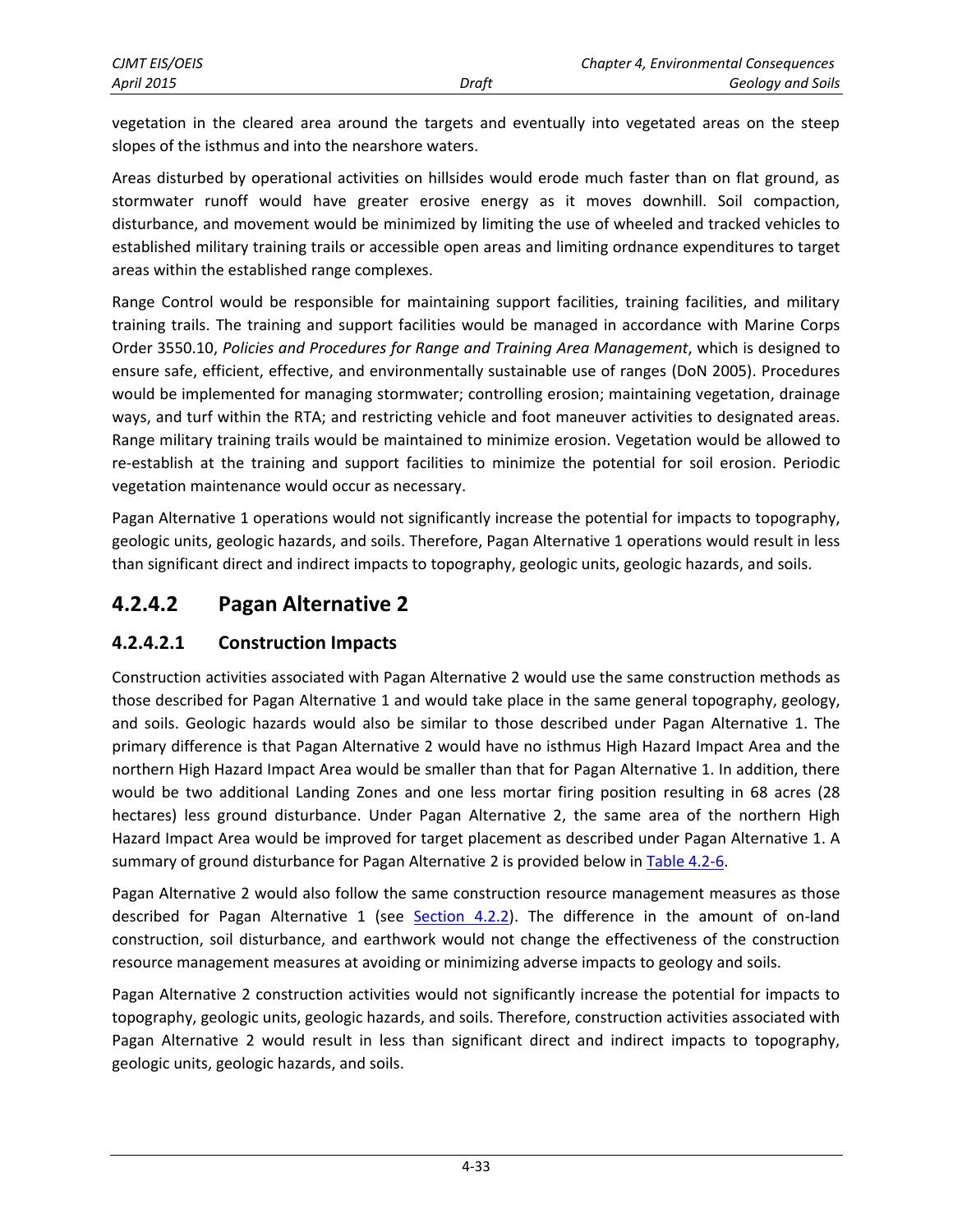<span id="page-30-0"></span>

| <b>Description</b>                                                                                     | Approximate<br><b>Area of Ground</b><br><b>Disturbance</b><br>(acres) | Approximate<br><b>Newly Created</b><br><b>Impervious</b><br><b>Surface (acres)</b> | <b>Elevation</b><br>(feet) | <b>Slope</b>      | <b>Geologic Units</b>                                           | <b>Geologic Hazards</b>                                        |
|--------------------------------------------------------------------------------------------------------|-----------------------------------------------------------------------|------------------------------------------------------------------------------------|----------------------------|-------------------|-----------------------------------------------------------------|----------------------------------------------------------------|
| Expeditionary<br>Base Camp/<br><b>Bivouac Area</b><br>(Same as<br>Alternative 1)                       | 42                                                                    | 42                                                                                 | 0 to 200                   | $<$ 1% to<br>5%   | Sedimentary<br>Deposits and<br>volcanic rocks<br>(lava and ash) | Potential for<br>seismic activity<br>and tsunami<br>inundation |
| Airfield<br>(Same as<br>Alternative 1)                                                                 | 41                                                                    | 41                                                                                 | $0$ to $200$               | $<$ 1% to<br>5%   | Sedimentary<br>Deposits and<br>volcanic rocks<br>(lava and ash) | Potential for<br>seismic activity<br>and tsunami<br>inundation |
| Military<br><b>Training Trails</b><br>(Same as<br>Alternative 1)                                       | 37                                                                    | 37                                                                                 | 0 to 400                   | $<$ 1% to<br>>31% | Sedimentary<br>Deposits and<br>volcanic rocks<br>(lava and ash) | Potential for<br>seismic activity<br>and tsunami<br>inundation |
| Unpaved route<br>between the<br>Airfield and<br>the Munitions<br><b>Storage Area</b>                   | $\overline{7}$                                                        | 7                                                                                  | 0 to 250                   | $<$ 1% to<br>5%   | Sedimentary<br>Deposits and<br>volcanic rocks<br>(lava and ash) | Potential for<br>seismic activity<br>and tsunami<br>inundation |
| Unpaved<br><b>Access Roads</b><br>(Same as<br>Alternative 1)                                           | $\overline{2}$                                                        | $\mathbf 2$                                                                        | 0 to 400                   | Variable          | Sedimentary<br>Deposits and<br>volcanic rocks<br>(lava and ash) | Potential for<br>seismic activity<br>and tsunami<br>inundation |
| Munitions<br>Storage Area<br>(Same as<br>Alternative 1)                                                | 35                                                                    | 10                                                                                 | 25 to 100                  | $< 1\%$           | Sedimentary<br>Deposits and<br>volcanic rocks<br>(lava and ash) | Potential for<br>seismic activity<br>and tsunami<br>inundation |
| North Range<br>Complex                                                                                 | 213                                                                   | 213                                                                                | $0$ to $400$               | $<$ 0% to<br>31%  | Sedimentary<br>Deposits and<br>volcanic rocks<br>(lava and ash) | Potential for<br>seismic activity<br>and tsunami<br>inundation |
| Northern High<br>Hazard Impact<br><b>Target Area</b><br>(Same as<br>Alternative 1<br>[Mount<br>Pagan]) | 319                                                                   | 0                                                                                  | 0 <sub>to</sub><br>1,870   | $<$ 1% to<br>5%   | Sedimentary<br>Deposits and<br>volcanic rocks<br>(lava and ash) | Potential for<br>seismic activity<br>and tsunami<br>inundation |
| Total                                                                                                  | 696                                                                   | 347                                                                                |                            |                   |                                                                 |                                                                |

### **Table 4.2-6. Summary of Ground Disturbance, Slope, Geologic Units and Geologic Hazards Associated with Construction under Pagan Alternative 2**

*Note:* Operational footprint is the same as construction footprint, except where noted otherwise. The isthmus High Hazard Impact Area is not included in Pagan Alternative 2.